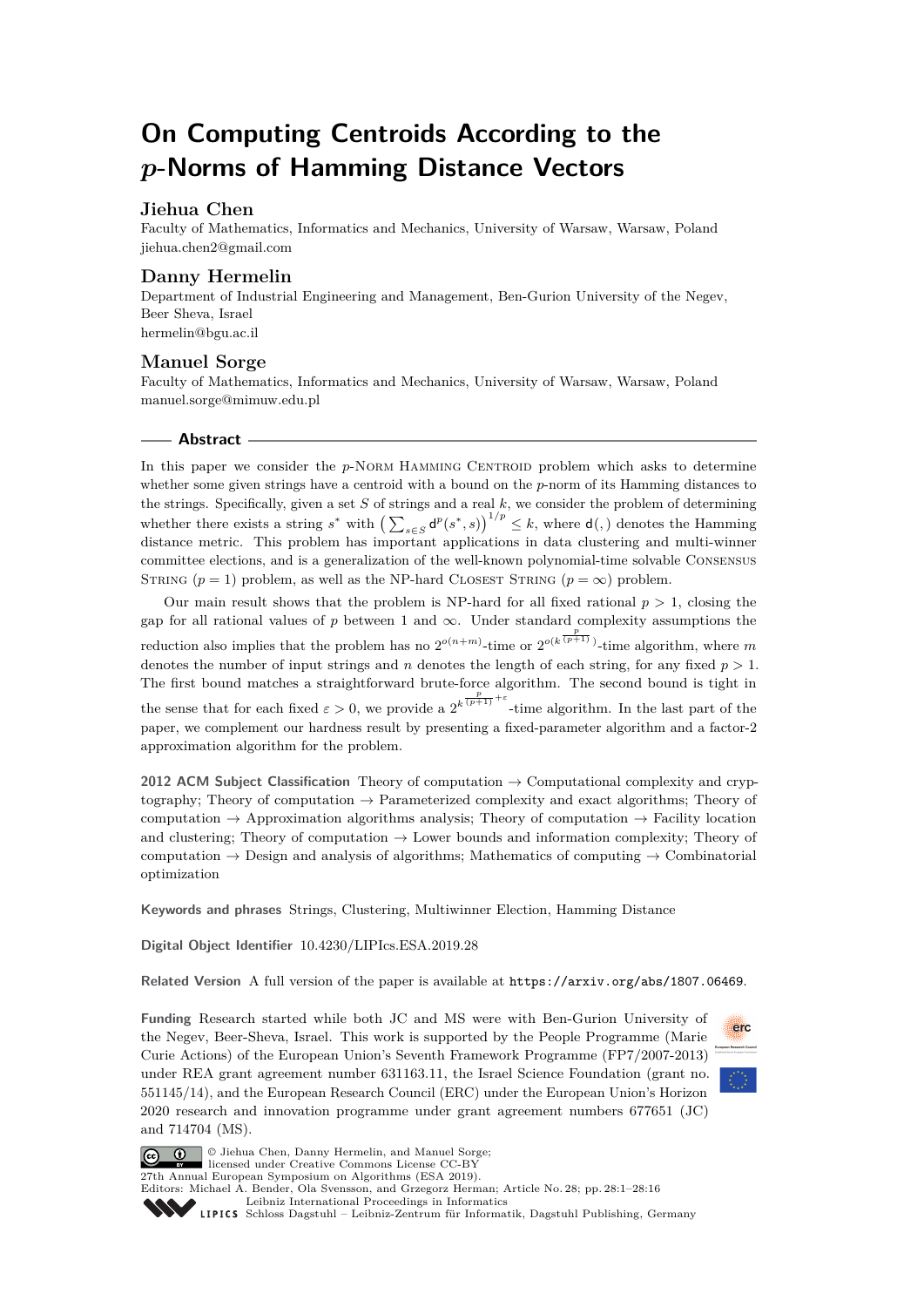#### **28:2 On Computing Centroids According to the** *p***-Norms of Hamming Distance Vectors**

# **1 Introduction**

The *Hamming distance between two strings* of equal length is the number of positions at which the corresponding symbols in the strings differ. In other words, it measures the number of substitutions of symbols required to change one string into the other, or the number of errors that could have transformed one string into the other. This is perhaps the most fundamental string metric known, named after Richard Hamming who introduced the concept in 1950 [\[24\]](#page-14-0).

While Hamming distance has a variety of applications in a plethora of different domains, a common usage for it appears when clustering data of various sorts. Here, one typically wishes to cluster the data into groups that are centered around some centroid, where the notion of centroid varies from application to application. Two prominent examples in this context are: **Consensus String,** where the centroid has a bound on the sum of its (Hamming) distance to all strings, and

**Closest String,** where the centroid has a bound on the maximum distance to all strings. In functional analysis terms, these two problems can be formalized using the *p*-norms of the Hamming distance vectors associated with the clusters. That is, if  $S \subseteq \{0,1\}^n$  is a cluster and  $s^* \in \{0,1\}^n$  is its centroid, then the *p*-norm of the corresponding Hamming distance vector is defined by

$$
\|(s^*,S)\|_p \coloneqq \big(\sum_{s \in S} \mathsf{d}^p(s^*,s)\big)^{1/p},
$$

where  $d(s^*, s) = |\{i : s^*[i] \neq s[i], 1 \leq i \leq n\}|$  denotes the Hamming distance between  $s^*$ and *s*. Using this notation, we can formulate CONSENSUS STRING as the problem of finding a centroid  $s^*$  with a bound on  $\|(s^*, S)\|_1$  for a given set *S* of strings, while CLOSEST STRING can be formulated as the problem of finding a centroid  $s^*$  with a bound on  $\|(s^*,S)\|_{\infty}$ .

The following cluster *S* with 5 strings, each of length 7, shows that for different *p*, we indeed obtain different optimal centroids. For each  $p \in \{1, 2, \infty\}$ , string  $s_p^*$  is an optimal *p*-norm centroid but it is not an optimal *q*-norm centroid, where  $q \in \{1, 2, \infty\}\{p\}$ . Moreover, one can verify that  $s_2^*$  is the only optimal 2-norm centroid and no optimal  $\infty$ -norm centroid is an optimal 2-norm centroid.

|  | 14                                                        | $\sqrt{68}$       |                                              |
|--|-----------------------------------------------------------|-------------------|----------------------------------------------|
|  | 16                                                        | $\sqrt{56}$       | .5                                           |
|  | 17                                                        | $\sqrt{61}$       |                                              |
|  | centroid<br>$s_2^* = 0011000$<br>$s^*_{\infty} = 0011001$ | $s_1^* = 0000000$ | $\ \cdot\ _1 \ \cdot\ _2 \ \cdot\ _{\infty}$ |

The notion of *p*-norms for distance vectors is very common in many different research fields [\[33,](#page-14-1) [30,](#page-14-2) [21,](#page-14-3) [34,](#page-14-4) [20,](#page-14-5) [2,](#page-13-0) [27,](#page-14-6) [3,](#page-13-1) [17,](#page-14-7) [39\]](#page-15-1). In cluster analysis of data mining and machine learning, one main goal is to partition *m* observations (i.e., *m* real vectors of the same dimension) into *K* groups so that the sum of "discrepancies" between each observation and its nearest center is minimized. Here, two highly prominent clustering methods are *K-means* [\[32\]](#page-14-8) and *K-medians* [\[25,](#page-14-9) [4\]](#page-13-2) clustering, each using a slightly different notion of discrepancy measure. The first method aims to minimize the *sum of squared Euclidean distances* between each observation and the "mean" of its respective group. In other words, it minimizes the squared 2-norm of the Euclidean-distance vector. *K*-medians, on the other hand, uses the 1-norm instead of the squared 2-norm to define the discrepancy to the mean. Thus, instead of calculating the mean for each group to determine its centroid, one calculates the median.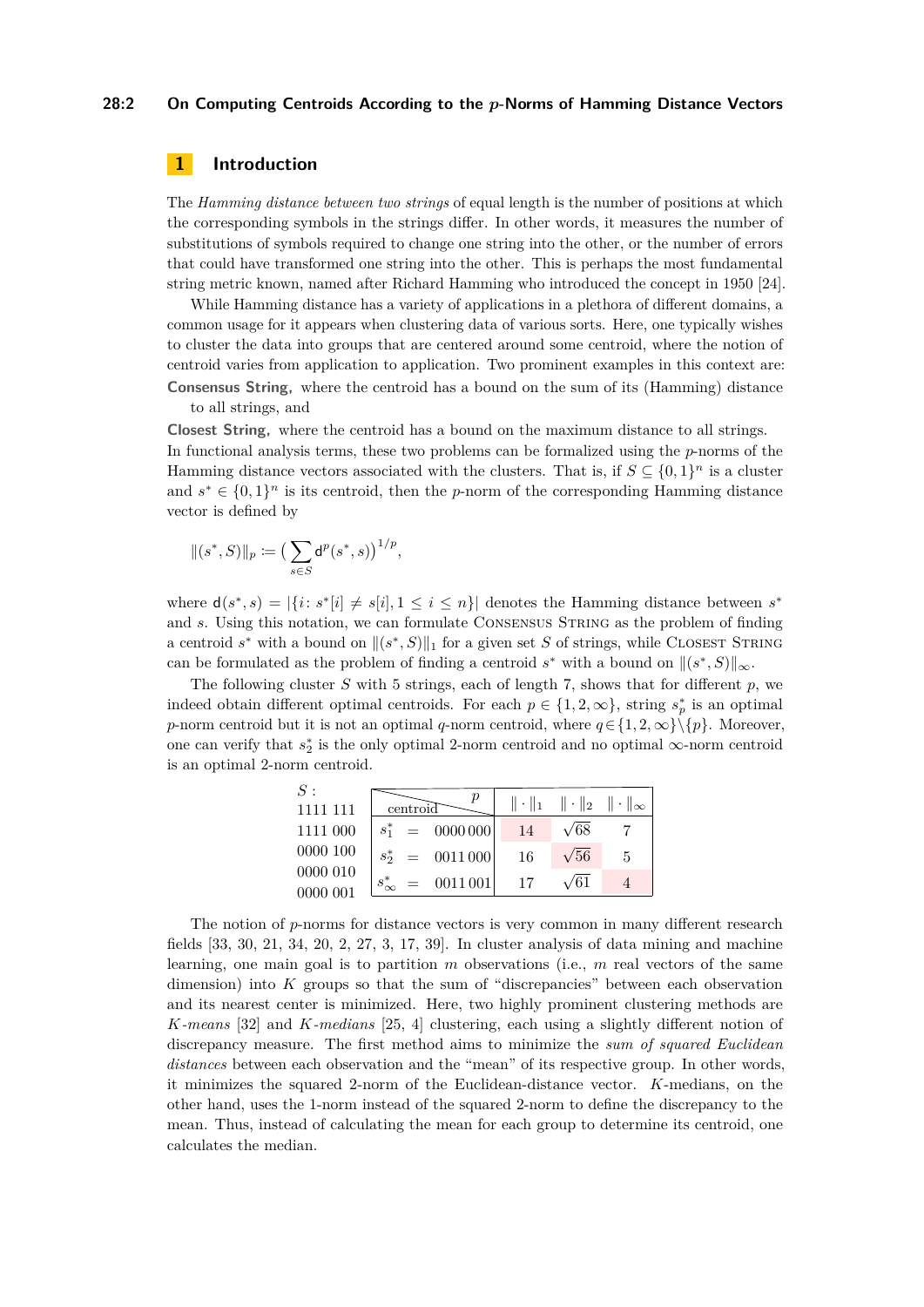In committee elections from social choice theory [\[17,](#page-14-7) [39,](#page-15-1) [35,](#page-14-10) [16\]](#page-14-11), the *p*-norm is used to analyze how well a possible committee represents the voter's choices. In a fundamental approval-based procedure to select a *t*-person committee from *n* candidates, each voter either approves or disapproves each of the candidates, which can be expressed as a binary string of length *n*. An optimal committee is a length-*n* binary string containing exactly *t* ones and which minimizes the *p*-norm of the vector of the Hamming distances to each voter's preference string [\[39\]](#page-15-1).

#### **Problem Definition, Notation, and Conventions**

Since the Hamming distance is frequently used in various applications, e.g., in computational biology [\[36\]](#page-15-2), information theory, coding theory and cryptography [\[24,](#page-14-0) [11,](#page-13-3) [37\]](#page-15-3), in social choice [\[26,](#page-14-12) [1\]](#page-13-4) and since the notion of *p*-norm is very prominent in clustering tools [\[38,](#page-15-4) [6,](#page-13-5) [30,](#page-14-2) [40\]](#page-15-5) and preference aggregation rules [\[1,](#page-13-4) [5,](#page-13-6) [35\]](#page-14-10), where often  $p = 1, 2, \infty$  but also other values of *p* are used, it is natural to consider computational problems associated with the *p*-norm of the Hamming distance metric. This is the main purpose of this paper. Specifically, we consider the following problem:

*p*-Norm Hamming Centroid (*p*-HDC) *Input:* A set *S* of strings  $s_1, \ldots, s_m \in \{0, 1\}^n$  and a real *k*. *Question:* Is there a string  $s^* \in \{0,1\}^n$  such that  $||(s^*, S)||_p \leq k$ ?

Throughout, we will call a string *s* <sup>∗</sup> as above a *solution*. Note that there is nothing special about using the binary alphabet in the definition above, but for ease of presentation we use it throughout the paper. When  $p = 1$ , our  $p$ -HDC problem is precisely the CONSENSUS STRING problem, and when  $p = \infty$  it becomes the CLOSEST STRING problem.

In the following, we list some notation and conventions that we use. By *p-distance* we mean the  $p^{\text{th}}$ -power of the Hamming distance. For each natural number *t* by [*t*] we denote the set {1*,* 2*, . . . , t*}. Unless stated otherwise, by *strings* we mean binary strings over alphabet  $\{0, 1\}$ . Given a string *s*, we use |*s*| to denote the length of this string. For two binary strings *s* and *s*', let  $s \circ s'$  denote the concatenation of *s* and *s'*. By  $s[j]$  we denote the *j*th value or the value in the *j*<sup>th</sup> character of string *s*. By  $\bar{s} = (1 - s[j])_{j \in [|s|]}$  we denote the complement of the (binary) string *s*. Given two integers  $j, j' \in \{1, 2, \dots, |s|\}$  with  $j \leq j'$ , we write  $s^{j'}_i$ *j*(*j* for the substring  $s[j]s[j+1]\cdots s[j']$ . Given a number  $\ell$ , we use  $\mathbf{0}_{\ell}$  and  $\mathbf{1}_{\ell}$  to denote the length- $\ell$  all-zero string and the length- $\ell$  all-one string, respectively.

#### **Our Contributions**

Our main result is a tight running time bound on the *p*-HDC problem for all fixed rationals  $p > 1$ . Specifically, we show that the problem is NP-hard and can be solved in  $2^{k^{p/(p+1)+\varepsilon}}$ .  $|I|^{O(1)}$  time for arbitrary small  $\varepsilon > 0$  where  $|I|$  denotes the size of the instance, but cannot be solved in  $2^{o(k^{p/(p+1)})}$  time unless the Exponential Time Hypothesis (ETH) [\[12\]](#page-13-7) fails. The lower bounds are given in Theorem [3](#page-4-0) and Proposition [6](#page-9-0) and the upper bound in Theorem [10.](#page-10-0) While the upper bound in this result is not very difficult, the lower bound uses an intricate construction and some delicate arguments to prove its correctness. In particular, the construction extensively utilizes the fact that since  $p > 1$ , the *p*-norm of Hamming distances is convex and always admits a second derivative. We believe that this kind of technique is of interest on its own. As another consequence of the hardness construction, we also obtain a  $2^{o(n+m)}$  running time lower bound assuming ETH, which gives evidence that the trivial brute-force  $2^n \cdot |I|$ -time algorithm for the problem cannot be substantially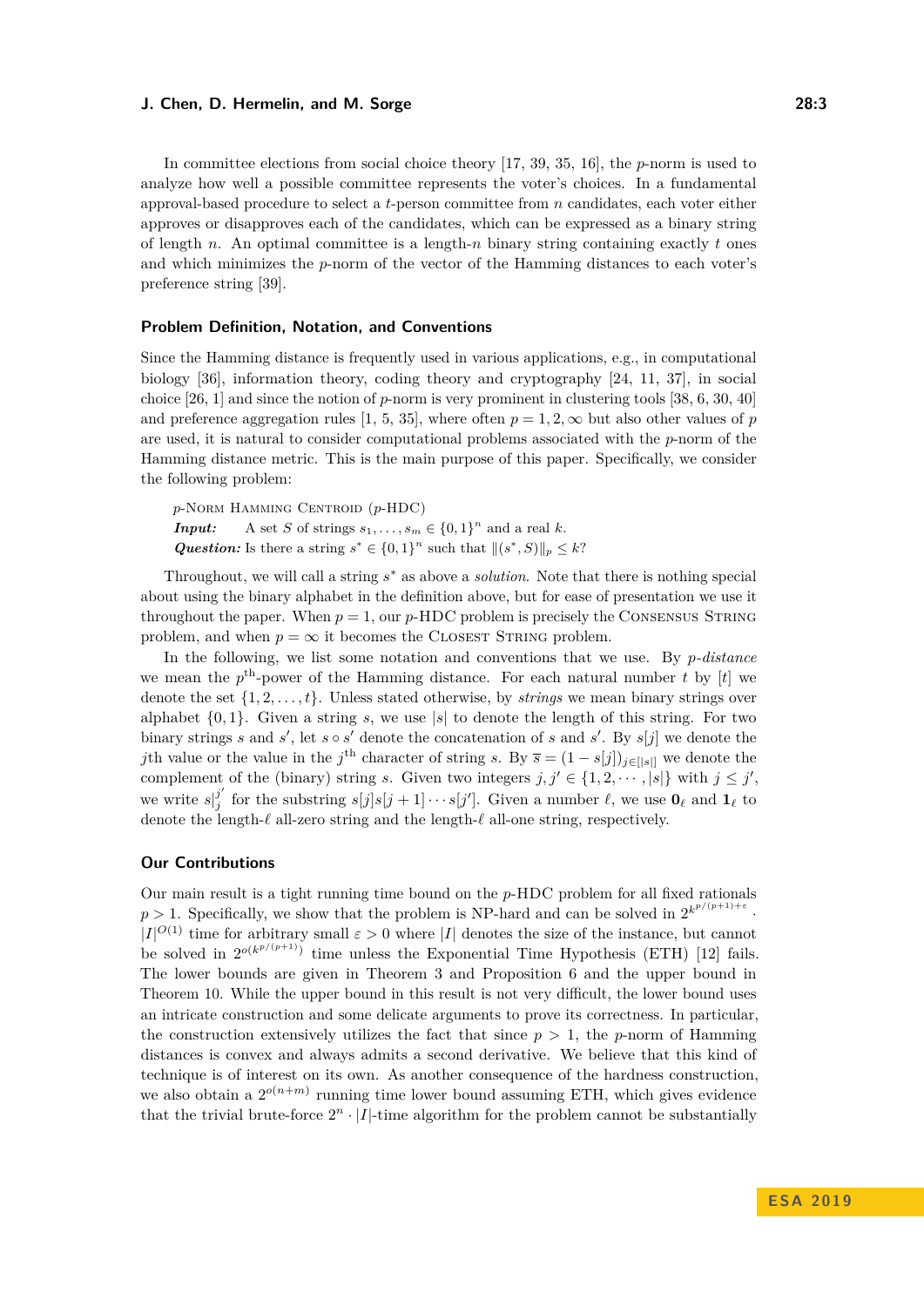#### **28:4 On Computing Centroids According to the** *p***-Norms of Hamming Distance Vectors**

improved. Moreover, the lower bounds also hold when we constrain the solution string to have a prescribed number of ones. That is, we also show hardness for the committee election problem mentioned above (Corollary [7\)](#page-9-1).

In the final part of the paper we present two more algorithms for *p*-HDC. First, we provide an  $m^{O(m^2)} \cdot |I|^{O(1)}$  time algorithm (see Theorem [13\)](#page-12-0), by first formulating the problem as a so-called Combinatorial *n*-fold Integer Program, and then applying the algorithm developed by Knop et al. [\[28\]](#page-14-13). Second, we show that the problem can be approximated in polynomial time within a factor of 2, using an extension of the well known 2-approximation algorithm for CLOSEST STRING (see Proposition [14\)](#page-12-1).

#### **Related Work**

The NP-complete Closest String [\[18,](#page-14-14) [29\]](#page-14-15) problem (aka. Minimum Radius) is a special case of *p*-HDC with  $p = \infty$ . It seems, however, difficult to adapt this hardness reduction to achieve our hardness results for every fixed rational *p* (see also the beginning of Section [2](#page-3-0) for some more discussion). CLOSEST STRING has been studied extensively under the lens of parameterized complexity and approximation algorithmics. The first fixed-parameter algorithm for parameter *k*, the maximum Hamming distance bound, was given by Gram et al. [\[22\]](#page-14-16), runs in  $O(k^k \cdot km + mn)$  time where m and n denote the number and the length of input strings, respectively. This algorithm works for arbitrary alphabet  $\Sigma$ . For small alphabets  $\Sigma$ , there are algorithms with  $O(mn + n \cdot |\Sigma|^{O(k)})$  running time [\[31,](#page-14-17) [9\]](#page-13-8). Both types of running time are tight under the ETH [\[12,](#page-13-7) Theorem 14.17]. For arbitrary alphabet  $\Sigma$ , Knop et al. [\[28\]](#page-14-13) gave an algorithm with  $m^{O(m^2)} \cdot \log n$  running time based on so-called n-fold integer programming. As for approximability, CLOSEST STRING admits a PTAS with running time  $O(n^{O(\epsilon^{-2})})$  [\[31\]](#page-14-17) but no EPTAS unless FPT = W[1] [\[13\]](#page-13-9).

Our problem falls into the general framework of convex optimization with binary variables. If the input and the output are allowed to have fractional values, then the underlying convex optimization problem, called *Lp*-Norm Convex Minimization, can be solved in polynomial time for each fixed value  $p \leq 2$  [\[34,](#page-14-4) Chapter 6.3.2]. This convex optimization problem is a special variant of the in general NP-hard  $L_p$  SUBSPACE APPROXIMATION problem [\[14,](#page-14-18) [23\]](#page-14-19). This problem has as input *m* points  $s_1, \ldots, s_m$  in  $\mathbb{R}^n$  and an integer  $k'$ , and asks to find a subspace *H* of  $\mathbb{R}^n$  of dimension *k'* that minimizes the following  $\sum_{i=1}^m (\text{dist}^p(H, a_i))^{1/p}$ , where  $dist(H, a_i)$  is the minimum Euclidean distance between  $a_i$  and any point in *H*. For  $k = 0$ ,  $L_p$  SUBSPACE APPROXIMATION is equivalent to the  $L_p$ -Norm Convex Minimization.

For  $p \in \{2,3\}$ , maximizing (instead of minimizing) the *p*-norm reduces to MIRKIN Minimization in consensus clustering with input and output restricted to two-clusters, which was shown to be NP-hard [\[15\]](#page-14-20) under Turing reductions. Recently, Chen et al. [\[7\]](#page-13-10) showed that the simple  $2^n$ -time algorithm by brute-force searching all possible outcome solutions is essentially tight under ETH. They also provided some efficient algorithms and showed that the problem admits an FPTAS using a simple rounding technique.

# <span id="page-3-0"></span>**2 NP-hardness for the** *p***-Norm of Hamming Distance Vectors**

We now show that *p*-HDC is NP-hard for each fixed rational number  $p > 1$  (Theorem [3](#page-4-0)) and Proposition [6\)](#page-9-0) and that algorithms with running time  $2^{o(n+m)}$  or  $2^{o(k^{p/(p+1)})}$  would contradict the ETH. We reduce from the NP-hard 3-Coloring problem [\[19\]](#page-14-21) in which, given an undirected graph  $G = (V, E)$ , we ask whether there is a *proper vertex coloring* col:  $V \rightarrow$ {0*,* 1*,* 2}, that is, no two *adjacent* vertices receive the same color.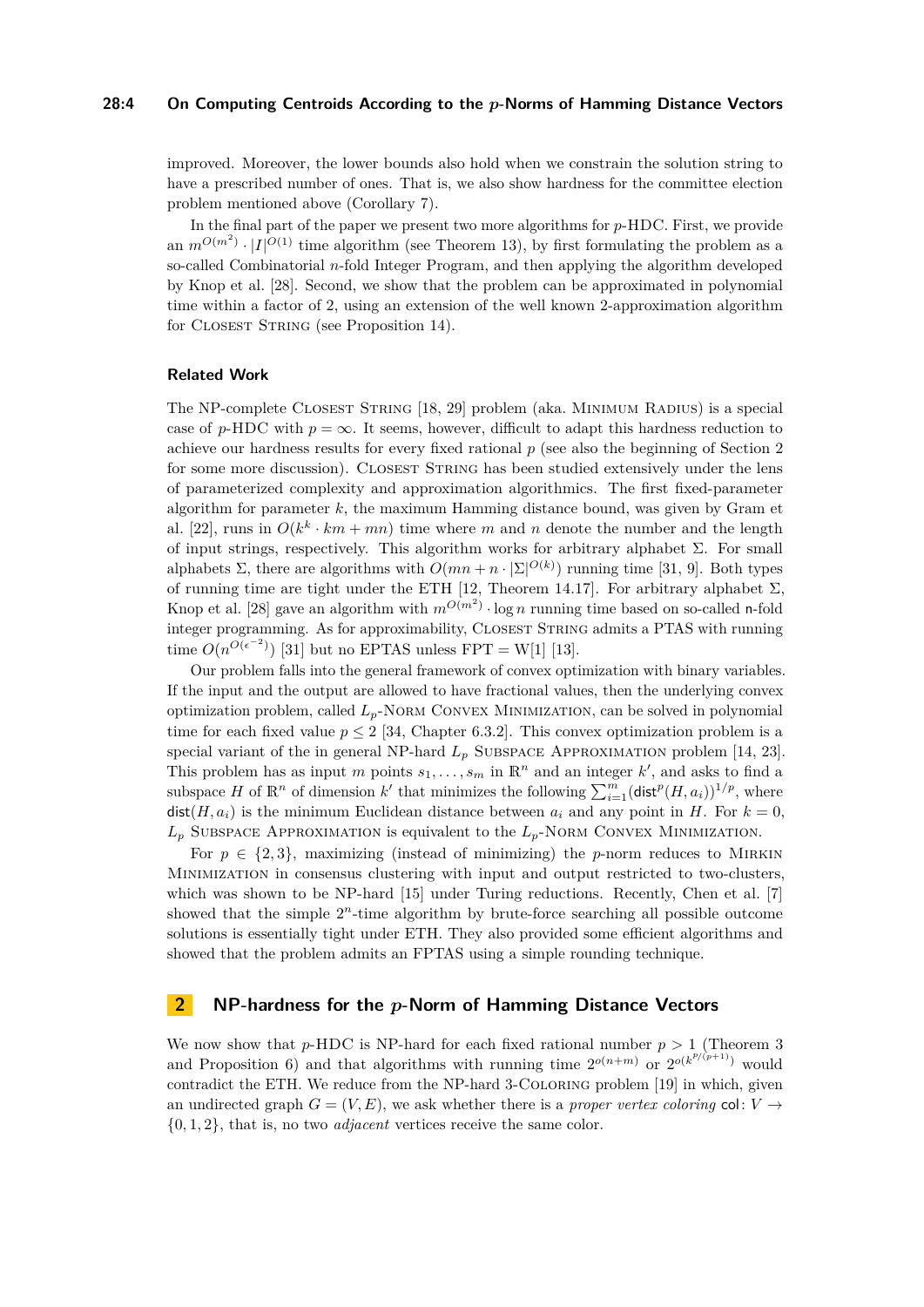The first challenge we need to overcome when designing the reduction is to produce some regularity in the solution string: Given  $\hat{n} \in \mathbb{N}$ , in Lemma [1,](#page-4-1) we show how to construct a set of strings to enforce a solution string to have exactly  $\hat{n}$  ones which only occur in the columns of some specific range. This allows us later on to build gadgets that have several discrete states. Indeed, after controlling the overall number of ones in the solution in this way, we can allocate three columns (one for each color) for each vertex *v* in *G* and build a gadget for *v* such that this gadget induces minimum *p*-distance to the solution if and only if there is exactly 1 one in the solution in the columns allocated for *v*. This column determines the color for *v*. Then, for each edge, we will introduce an edge gadget consisting of six strings which induce minimum *p*-distance in the solution if and only if they are "covered" by the ones in the solution exactly twice, corresponding to different colors.

In general, the design of gadgets for *p*-HDC is quite different from the known NP-hard case CLOSEST STRING  $(p = \infty)$  [\[18,](#page-14-14) [29\]](#page-14-15): In CLOSEST STRING every optimal solution  $s^*$  must regard the "worst" possible input string while in our case *s* ∗ can escape such constraints by distributing some of its Hamming distance from the "worst" to other strings.

In the remainder of this section, let *a* and *b* be two fixed integers such that *a* and *b* are coprime,  $a > b$ , and  $p = a/b > 1$ . To better capture the Hamming distance, we introduce the notion of the *Hamming set* of two strings *s* and *s'* of equal length *n*, which consists of the indices of the columns at which both strings differ:  $\text{hs}(s, s') = \{j \in [n] \mid s[j] \neq s'[j]\}.$ 

As mentioned, we first show how to construct a set of strings to enforce some structure on the optimal solution, that is, a binary string with minimum sum of the *p*-distances.

<span id="page-4-1"></span> $\blacktriangleright$  **Lemma [1](#page-4-2)** ( $\star$ <sup>1</sup>). Let  $p > 1$  be a fixed rational number, and a and b be two coprime fixed integers with  $p=a/b$ . Let S consist of one string  $\mathbf{1}_{(2^b+1)\hat{n}}\mathbf{0}_{\hat{n}}$  and  $2^{a-b}$  copies of string  $\mathbf{0}_{(2^b+2)\hat{n}}$ , *where*  $\hat{n}$  *is a positive integer. For each string*  $s^* \in \{0,1\}^{(2^b+2)\hat{n}}$ *, the following holds.* 

<span id="page-4-6"></span><span id="page-4-5"></span>(1) If  $d(s^*, 0_{(2^b+2)\hat{n}}) = \hat{n}$  and  $\text{hs}(s^*, 0_{(2^b+2)\hat{n}}) \subseteq [(2^b+1)\hat{n}],$  then  $||(s^*, S)||_p^p = (2^a + 2^{a-b}) \cdot \hat{n}^p$ . (2) If  $d(s^*, 0_{(2^b+2)\hat{n}}) \neq \hat{n}$  or  $\text{hs}(s^*, 0_{(2^b+2)\hat{n}}) \nsubseteq [(2^b+1)\hat{n}],$  then  $||(s^*, S)||_p^p > (2^a + 2^{a-b}) \cdot \hat{n}^p$ .

To show Lemma [1](#page-4-1) we crucially use the fact that  $p > 1$ . In contrast, if  $p = 1$ , then taking the majority value in each column yields an optimal solution, and thus it is impossible to force every optimal solution to have a certain number of ones without at the same time specifying in which precise columns these ones should occur.

In the reduction we make heavy use of specific pairs of strings whose Hamming distances to an arbitrary string always sum up to some lower bound. They will enforce local structure in some columns of the solution, while being somewhat immune to changes elsewhere. As a tool in the reduction we derive the following lower bound on the *p*-distance of an arbitrary string to a pair of strings which are quite far from each other, in terms of Hamming distances.

<span id="page-4-3"></span>**I Lemma 2** ( $\star$ ). Let  $s_1$  and  $s_2$  be two strings of the same length R such that the Hamming *distance between*  $s_1$  *and*  $s_2$  *is*  $d(s_1, s_2) = 2L$ *. For each rational*  $p > 1$  *and each length-R string s*ˆ *the following holds.*

<span id="page-4-4"></span>(1)  $d^p(\hat{s}, s_1) + d^p(\hat{s}, s_2) \geq 2 \cdot L^p$ .

(2) *If*  $d(\hat{s}, s_1) = d(\hat{s}, s_2) = L$ *, then*  $d^p(\hat{s}, s_1) + d^p(\hat{s}, s_2) = 2 \cdot L^p$ *.* 

<span id="page-4-7"></span>(3) *If*  $d(\hat{s}, s_1) \neq L$  *or*  $d(\hat{s}, s_2) \neq L$ *, then*  $d^p(\hat{s}, s_1) + d^p(\hat{s}, s_2) > 2 \cdot L^p$ *.* 

Using Lemmas [1](#page-4-1) and [2,](#page-4-3) we can show NP-hardness of  $p$ -HDC for each fixed rational  $p > 1$ . For better readability, we will first show hardness for the case with multiple identical strings (Theorem [3\)](#page-4-0) and then extend the construction to also include the case where no two strings are the same (Proposition [6\)](#page-9-0).

<span id="page-4-2"></span><span id="page-4-0"></span><sup>&</sup>lt;sup>1</sup> Proofs for results marked by  $\star$  can be found in [\[8\]](#page-13-11).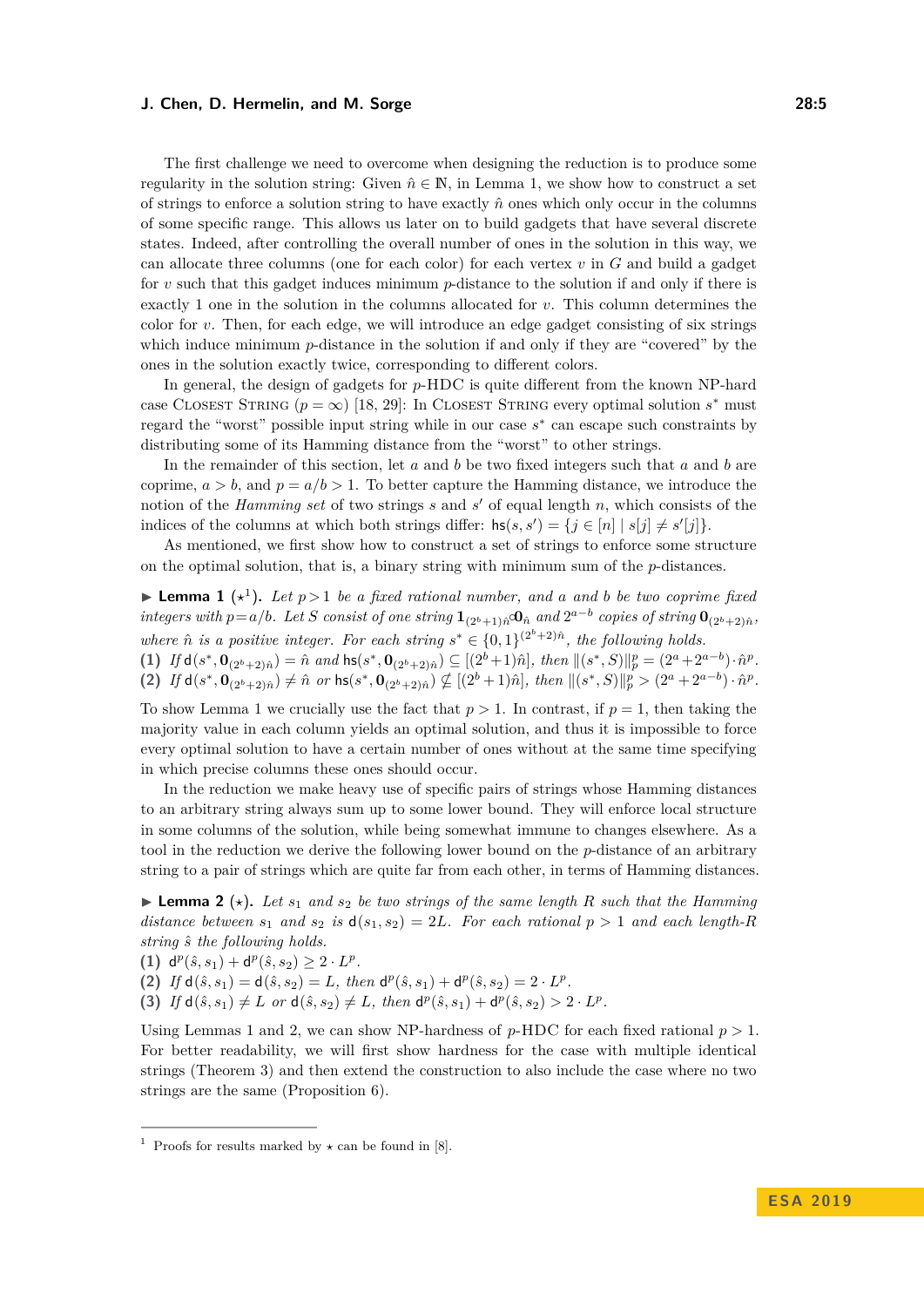#### **28:6 On Computing Centroids According to the** *p***-Norms of Hamming Distance Vectors**

 $\triangleright$  **Theorem 3.** For each fixed rational number  $p > 1$ , p-HDC (with possibly multiple identical *strings) is NP-hard.*

**Proof.** First of all, let *a* and *b* be two fixed coprime integers such that  $p = a/b$ . To show the hardness result, we reduce from the NP-hard 3-COLORING problem [\[19\]](#page-14-21) defined above. Let  $G = (V, E)$  be an instance of 3-COLORING. Let *n* be the number of vertices in *G* and *m* the number of edges. Denote  $V = \{v_1, v_2, \ldots, v_n\}$  and  $E = \{e_1, e_2, \ldots, e_m\}.$ 

*Construction.* We introduce three groups of strings of length  $(2^b + 2) \cdot \hat{n}$  each, where  $\hat{n} = n + m$ . The first group ensures that each optimal solution string must have exactly  $\hat{n}$ ones which appear in the first  $3\hat{n}$  columns (using Lemma [1\)](#page-4-1), the second group ensures that an optimal solution enforces that each vertex has exactly one of the three colors, and the third group, combined with the second group, ensures that no two adjacent vertices obtain the same color.

**Group 1.** Construct one string  $\mathbf{1}_{(2^b+1)\hat{n}} \circ \mathbf{0}_{\hat{n}}$  and  $2^{a-b}$  copies of the same string  $\mathbf{0}_{(2^b+2)\hat{n}}$ .

**Group 2.** This group consists of one pair of strings for each vertex. Each pair consists of two strings which are mostly complements to each other. This ensures that the Hamming distance to the solution induced by a pair is somewhat homogeneous, regardless where exactly the ones in the solution occur. However, in each pair there are three columns, corresponding to the vertex, which will skew the pairs of Hamming distances in a way to induce minimum *p*-distances only if the solution has exactly 1 one in these three columns. Formally, for each vertex  $v_i \in V$ , let  $u_i$  be a string of length 3 $\hat{n}$  which has exactly 3 ones in the columns  $3i - 2, 3i - 1, 3i$ , and let  $\overline{u}_i$  be the complement of  $u_i$ . Deriving from  $u_i$ , we construct two *vertex strings*  $s_i$  and  $r_i$  with  $s_i := u_i \circ \mathbf{0}_{(2^b-2)\hat{n}} \circ \mathbf{0} \circ \mathbf{1}_{\hat{n}-1}$ and  $r_i \coloneqq \overline{u}_i \circ \mathbf{0}_{(2^b-2)\hat{n}} \circ 1 \circ \mathbf{0}_{\hat{n}-1}$ . Note that both strings  $s_i$  and  $r_i$  have all zeros in the columns  $\{3\hat{n}, \ldots, (2^b + 1)\hat{n}\}$  such that  $d(s_i, r_i) = 4\hat{n}$ .

For an illustration, the strings  $s_2$  and  $r_2$ , which correspond to the vertex  $v_2$ , are as follows:  $s_2 = 000111 \circ \mathbf{0}_{3n-6} \circ \mathbf{0}_{(2^b-2)\hat{n}} \circ 0 \circ \mathbf{1}_{\hat{n}-1}$ ,  $r_2 = 111000 \circ \mathbf{1}_{3\hat{n}-6} \circ \mathbf{0}_{(2^b-2)\hat{n}} \circ 1 \circ \mathbf{0}_{\hat{n}-1}$ .

**Group 3.** We now use three pairs of strings for each edge to ensure relatively homogeneous distributions of Hamming distances to the solution and then skew them. This time, we aim to skew distances to the solution so that their corresponding *p*-distances are minimum only if the solution distributes exactly three ones (corresponding to the colors) over three special regions: two corresponding to the endpoints of the edge and one extra dummy region.

Formally, for each edge  $e_j \in E$  let  $e_j^{(0)}, e_j^{(1)}$ , and  $e_j^{(2)}$  denote three strings, each of length  $3\hat{n}$ , that ensure that the edge and both of its endpoints each have a distinct color:

 $\forall \ell \in \{1, 2, \cdots, \hat{n}\} : e_j^{(0)}[3\ell-2, 3\ell-1, 3\ell] \coloneqq$  $\int$  100,  $1 \leq \ell \leq n$  with  $v_{\ell} \in e_j$ , or  $\ell = j + n$ , 000*,* otherwise.  $e_j^{(1)}[3\ell - 2, 3\ell - 1, 3\ell] \coloneqq$  $\int$  010,  $1 \leq \ell \leq n$  with  $v_{\ell} \in e_j$ , or  $\ell = j + n$ , 000*,* otherwise.  $e_j^{(2)}[3\ell - 2, 3\ell - 1, 3\ell] \coloneqq$  $\int 0.01, \quad 1 \leq \ell \leq n \text{ with } v_{\ell} \in e_j, \text{ or } \ell = j + n,$ 000*,* otherwise.

Now, we construct the following six *edge strings* for edge

$$
\forall z \in \{0,1,2\} : t_j^{(z)} := e_j^{(z)} \circ \mathbf{0}_{(2^b-2)\hat{n}} \circ 0 \circ \mathbf{1}_{\hat{n}-1} \text{ and } w_j^{(z)} := \overline{e}_j^{(z)} \circ \mathbf{0}_{(2^b-2)\hat{n}} \circ 1 \circ \mathbf{0}_{\hat{n}-1}.
$$

Just as for group 2, the two strings  $t_j^{(z)}$  and  $w_j^{(z)}$  have all zeros in the columns  $\{3\hat{n}, \ldots, (2^b +$ 1) $\hat{n}$ } such that  $d(t_j^{(z)}, w_j^{(z)}) = 4\hat{n}$ .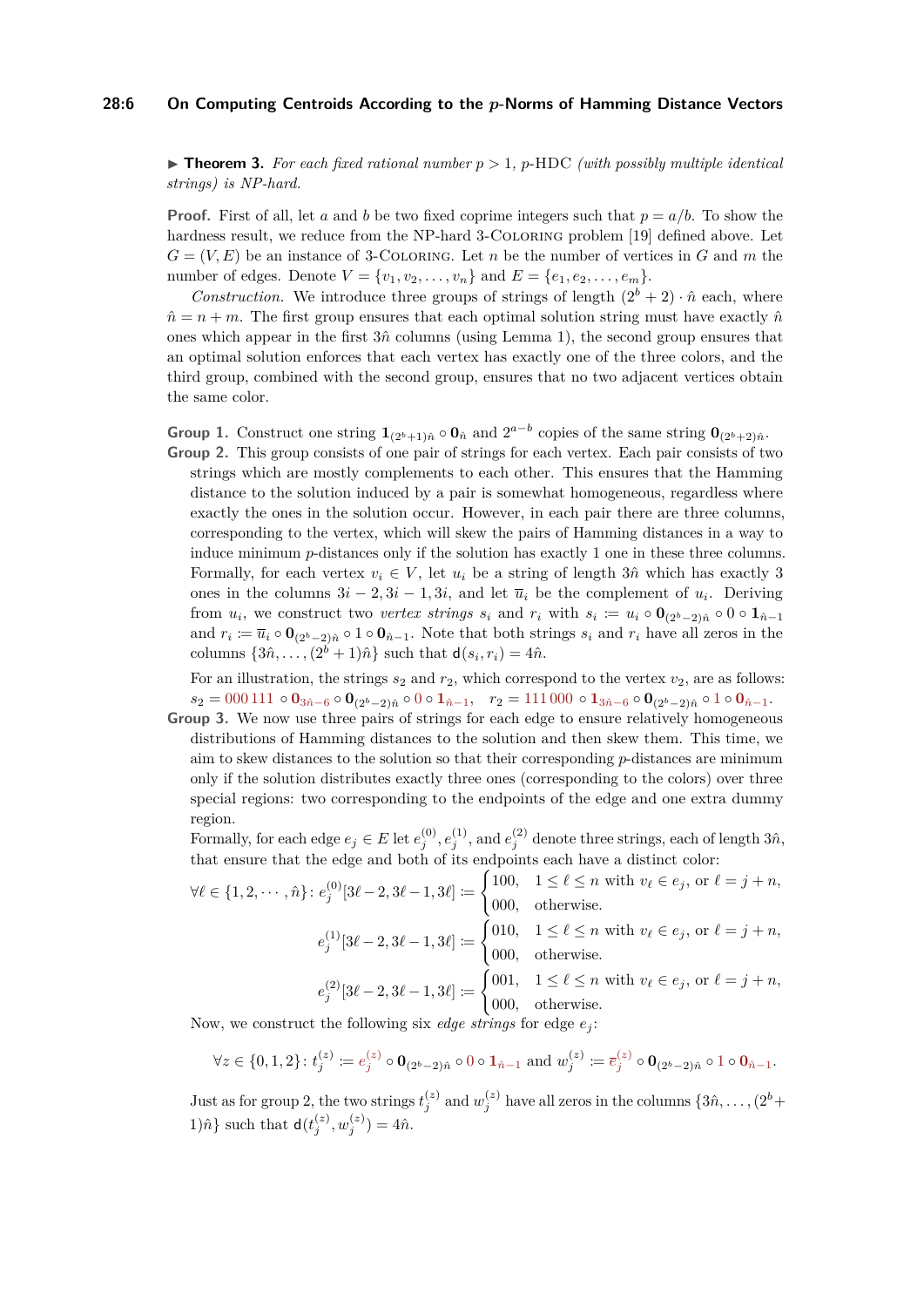<span id="page-6-0"></span>

**Figure 1** Illustration of the reduction used in Theorem [3.](#page-4-0) The left figure depicts a graph *G* that admits a proper vertex coloring col (see the labels on the vertices). For instance, vertex  $v_1$  has color 0, i.e.,  $col(v_1) = 0$ . The right figure shows the crucial part of an instance of *p*-HDC with  $p = 2$ (i.e.,  $a = 2$  and  $b = 1$ ) that we will construct according to the proof for Theorem [3.](#page-4-0) For each pair of constructed strings we only show the first one. A solution string  $s^*$  corresponding to the coloring col is depicted at the bottom of the right figure.

For an example, assume that  $a = 3$ ,  $b = 2$ ,  $n = 3$ , and  $m = 2$ , and there is an edge of the form  $e_2 = \{v_1, v_3\}$ . Then, the two triples of strings that we construct for  $e_2$  have each length  $(2^{b} + 2)(n + m) = 30$  and are

 $t_j^{(0)} = 100\,000\,100\,000\,100\,000000000\,01111, \quad w_j^{(0)} = 011\,111\,011\,111\,011\,000000000\,10000,$  $t^{(1)}_j = 010\,000\,010\,000\,010\,000000000\,01111, \quad w^{(1)}_j = 101\,111\,101\,111\,101\,000000000\,10000,$  $t^{(2)}_j = 001\,000\,001\,000\,001\,000000000\,01111, \quad w^{(2)}_j = 110\,111\,110\,111\,110\,000000000\,10000.$ 

Summarizing, the instance  $I'$  of p-HDC consists of the following strings, each of length  $(2^b +$  $(2)\hat{n} = (2^b + 2)(n + m)$ :

(1) Add the  $2^{a-b} + 1$  strings in group 1 to *I'*.

(2) For each vertex  $v_i \in V$ , add the vertex strings  $s_i$  and  $r_i$  to  $I'$ .

(3) For each edge  $e_j \in E$ , add two triples  $t_j^{(0)}$ ,  $t_j^{(1)}$ ,  $t_j^{(2)}$  and  $w_j^{(0)}$ ,  $w_j^{(1)}$ ,  $w_j^{(2)}$  to I'.

See Figure [1](#page-6-0) for an illustration.

Finally, we define *k* such that  $k^p = (2^a + 2^{a-b}) \cdot \hat{n}^p + 2(n+3m) \cdot (2\hat{n})^p$ . This completes the construction, which can clearly be done in polynomial time.

<span id="page-6-1"></span>*Correctness of the construction.* Before we show the correctness of our construction, we define a notion and make an observation. Let  $s$  and  $s'$  be two strings of equal length. We say that *s* covers *s'* exactly once if there is exactly one integer  $\ell \in \{1, 2, \dots, |s|\}$  with  $s[\ell] = s'[\ell] = 1.$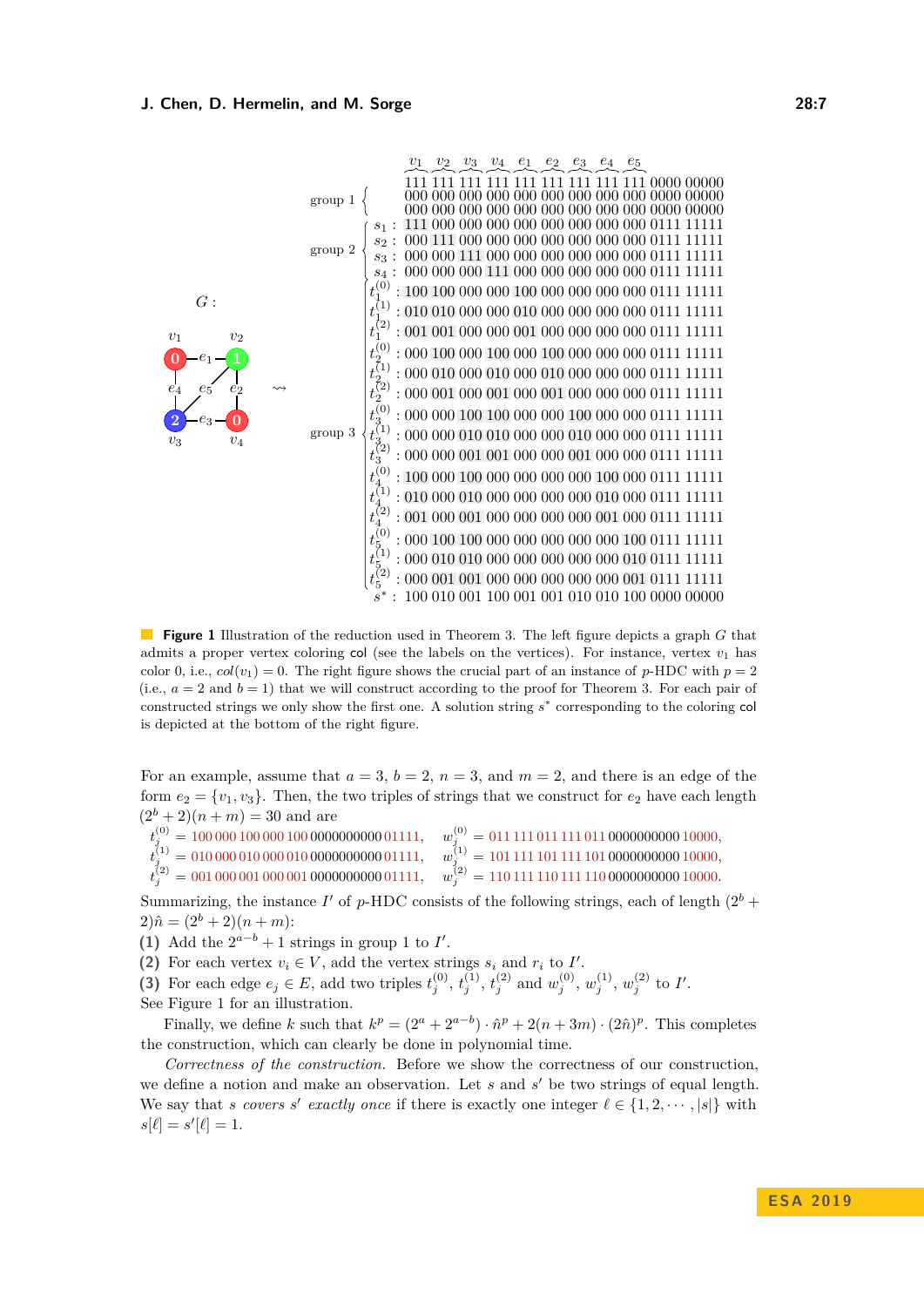#### **28:8 On Computing Centroids According to the** *p***-Norms of Hamming Distance Vectors**

 $\triangleright$  Claim 4 ( $\star$ ). Let  $s^*$  and  $s$  be two strings, both of length 4 $\hat{n}$ , such that

(i)  $s^*$  has exactly  $\hat{n}$  ones and each of them is in the first  $3\hat{n}$  columns, and

(ii) in *s*, the first  $3\hat{n}$  columns have exactly 3 ones and the last  $\hat{n}$  columns are  $0 \circ \mathbf{1}_{\hat{n}-1}$ .

Then, if  $s^*$  covers s exactly once, then  $d^p(s^*, s) + d^p(s^*, \overline{s}) = 2 \cdot (2\hat{n})^p$ ; else  $d^p(s^*, s) + d^p(s^*, \overline{s}) >$  $2 \cdot (2\hat{n})^p$ .

We show that  $G$  has a proper 3-coloring if and only if there is a string  $s^*$  such that the sum of the *p*-distances from  $s^*$  to all strings in *I'* is at most  $k^p = (2^a + 2^{a-b}) \cdot \hat{n}^p + 2(n+3m) \cdot (2\hat{n})^p$ .

For the "if" direction, let  $s^*$  be a string which has a sum of  $p$ -distances of at most  $k^p$  to all strings in  $I'$ . Before we define a coloring for the vertices and show that it is proper we observe several properties of the solution string *s* ∗ .

By Lemma [2](#page-4-3)[\(1\)](#page-4-4), the sum of *p*-distances to all strings from group 2 and group 3 is at least  $2 \cdot (2\hat{n})^p \cdot (n+3m)$  since these groups consist of  $n+3m$  pairs of strings, and the strings in each of these pairs have Hamming distance exactly  $4\hat{n}$  to each other. By the definition of  $k$ , the sum of *p*-distances from *s*<sup>\*</sup> to the first of group of strings is thus at most  $(2^a + 2^{a-b}) \cdot \hat{n}^p$ . Hence, by the contra-positive of Lemma [1](#page-4-1)[\(2\)](#page-4-5), the solution string  $s^*$  has exactly  $\hat{n}$  ones, which all appear in the first  $(2^b + 1)\hat{n}$  columns, i.e.,  $d(s^*, \mathbf{0}_{(2^b+2)\hat{n}}) = \hat{n}$  and  $\mathsf{hs}(s^*, \mathbf{0}_{(2^b+2)\hat{n}}) \subseteq [(2^b + 1)\hat{n}]$ . By Lemma  $1(1)$  $1(1)$ , this implies that

<span id="page-7-0"></span>
$$
\sum_{s \in \text{group } 1} \mathsf{d}^p(s^*, s) = (2^a + 2^{a-b}) \cdot \hat{n}^p. \tag{1}
$$

Next, we claim that the ones in the solution  $s$ <sup>\*</sup> indeed all appear in the first 3*n*̂ columns, i.e.,  $\mathsf{hs}(s^*, \mathbf{0}_{(2^b+2)\hat{n}}) \subseteq [\hat{3}\hat{n}]$ . Suppose, for the sake of contradiction, that solution  $s^*$  contains *x* ones which appear in columns ranging from  $3\hat{n} + 1$  to  $(2^b + 1)\hat{n}$  with  $x > 0$ . Consider an arbitrary pair of strings  $s_i$  and  $r_i$  from group 2 or an arbitrary pair of strings  $t_i^{(z)}$  and  $w_i^{(z)}$  from group 3; for the sake of readability, represent them by *s* and *s*'. By construction, strings *s* and *s'* have Hamming distance exactly  $4\hat{n}$  to each other, but have all zeros in the columns between  $3\hat{n}+1$  and  $(2^b+1)\hat{n}$ . Since  $x>0$ , by the triangle inequality of Hamming distances, it follows that at least one string from the pair, *s* or *s'*, has Hamming distance more than  $2\hat{n}$  from  $s^*$ . However, by Lemma  $2(3)$  $2(3)$ , this means that the sum of  $p$ -distances from  $s^*$  to  $\{s, s'\}$  exceeds  $2 \cdot (2\hat{n})^p$ . Since there are in total  $n + 3m$  such pairs in groups 2 and 3, the sum of *p*-distances from  $s^*$  to these groups exceeds  $2(n+3m) \cdot (2\hat{n})^p$ , a contradiction to equation [\(1\)](#page-7-0) and the defined bound *k*. Thus, indeed, it holds that

$$
\mathsf{d}(s^*, \mathbf{0}_{(2^b+2)\hat{n}}) = \hat{n} \text{ and } \mathsf{hs}(s^*, \mathbf{0}_{(2^b+2)\hat{n}}) \subseteq [3\hat{n}].\tag{2}
$$

This implies that, when determining the  $p$ -distance of  $s^*$  to the strings from group 2 and group 3, we can ignore, the values in the columns ranging from  $3\hat{n}+1$  to  $(2^b+1)\hat{n}$ , in each string, which includes the solution  $s^*$ , because  $s^*$  also has only zeros in these columns. We will hence from now on treat these columns as if they do not exist. In this way, we obtain strings of length  $4\hat{n}$ . Again, consider an arbitrary pair of strings  $s_i$  and  $r_i$  from group 2 (resp. an arbitrary pair of strings  $t_i^{(z)}$  and  $w_i^{(z)}$  from group 3), and represent them by *s* and *s'*. Since we ignore columns  $3\hat{n} + 1$  to  $(2^b + 1)\hat{n}$ , string *s'* is the complement of *s*. By construction, the Hamming distance between *s* and *s*' is exactly [4](#page-6-1) $\hat{n}$ . Using Claim 4 on  $s^*$ ,  $s$ ,  $s'$ , the sum of *p*-distances from  $s^*$  to the pair  $\{s, s'\}$  is indeed equal to  $2 \cdot (2\hat{n})^p$ . By the same claim, it follows that  $s^*$  covers each string  $s_i$  (resp.  $t_j^{(z)}$ ) from group 2 (resp. group 3) exactly once.

Having this property, we are ready to color the vertices. Let  $col: V \to \{0, 1, 2\}$  be a mapping defined as follows. For each  $v_i \in V$ , set  $col(v_i) = z$  where  $z \in \{0, 1, 2\}$  such that  $s^*[3i-2+z] = 1$ . Note that, since  $s^*$  covers  $s_i$  exactly once and since  $s_i$  has exactly three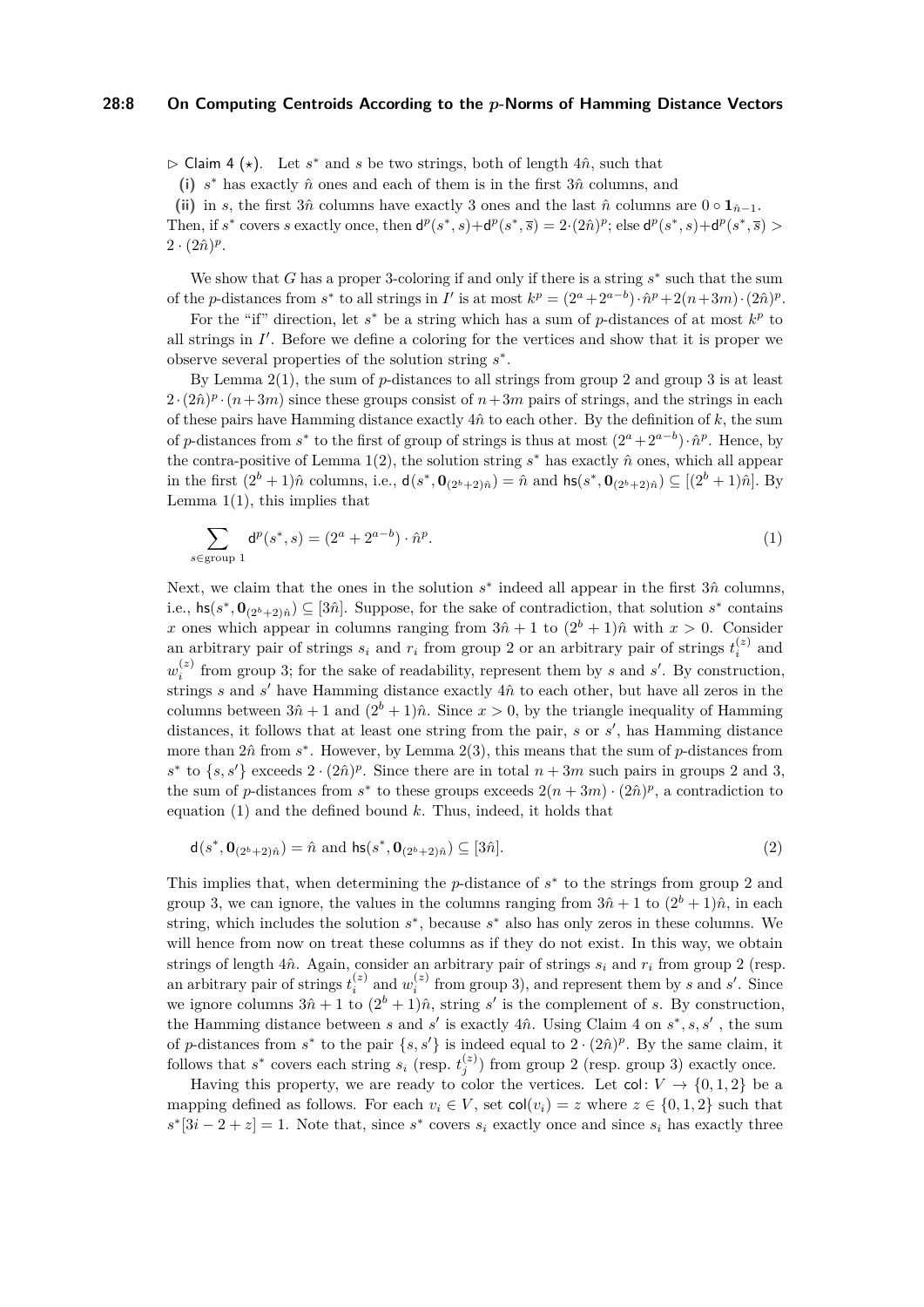ones in the columns  $3i - 2$ ,  $3i - 1$ , and  $3i$ , there is indeed such a *z* with col(*v<sub>i</sub>*). We claim that col is a proper coloring for *G*. Suppose, towards a contradiction, that there is an edge  $e_j = \{v_i, v_{i'}\} \in E$  such that  $v_i$  and  $v_{i'}$  have the same color from col, say  $z \in \{0, 1, 2\}$ . By the definition of col, this means that  $s^*[3i - 2 + z] = s^*[3i' - 2 + z] = 1$ . However, by the definition of the string  $t_j^{(z)}$  which corresponds to the edge  $e_j$ , we also have that  $t_j^{(z)}[3i-2+z] = t_j^{(z)}[3i'-2+z] = 1$ . This implies that  $t_j^{(z)}$  is not covered by  $s^*$  exactly once – a contradiction to our reasoning above that  $s^*$  covers each string from the third group exactly once.

For the "only if" direction, let  $col: V \to \{0, 1, 2\}$  be a proper coloring for *G*. For an edge  $e \in E$  with two endpoints  $v_i, v_{i'}$ , let  $col(e) = \{col(v_i), col(v_{i'})\}$ . We claim that string  $s^*$ , defined as follows, has the desired bound on the sum of the *p*-distances to all strings of *I'*.

$$
\forall i \in \{1, 2, \dots, n\} : s^*[3i - 2, 3i - 1, 3i] := \begin{cases} 100, & \text{col}(v_i) = 0, \\ 010, & \text{col}(v_i) = 1, \\ 001, & \text{col}(v_i) = 2. \end{cases}
$$

$$
\forall j \in \{n + 1, n + 2, \dots, \hat{n}\} : s^*[3j - 2, 3j - 1, 3j] := \begin{cases} 100, & \text{col}(e_j) = \{1, 2\}, \\ 010, & \text{col}(e_j) = \{0, 2\}, \\ 001, & \text{col}(e_j) = \{0, 1\}. \end{cases}
$$

$$
s^*|_{3\hat{n}+1}^{(2^o+2)\hat{n}} \coloneqq \mathbf{0}_{\hat{n}}.
$$

First of all, since col is a proper coloring,  $s^*$  is well defined in all  $(2^b + 2)\hat{n}$  columns. Moreover, it has exactly *n* ones in the first 3*n* columns and exactly *m* ones in the next 3*m* columns, and all zeros in the remaining columns. Thus, by Lemma [1\(](#page-4-1)[2\)](#page-4-5), the sum of the p-distances from  $s^*$  to the first group of strings is  $(2^a + 2^{a-b}) \cdot \hat{n}^p$ .

Now, we focus on strings from group 2 and group 3. Since the solution  $s^*$  and each string in these groups have only zeros in the columns between  $3\hat{n}+1$  and  $(2^b+1)\hat{n}$ , we can simply ignore the values in these columns and assume from now on that the strings have length 4 $\hat{n}$ . Moreover, for each  $i \in [n]$ , the pair  $s_i$  and  $r_i$  can be considered as complement to each other. Thus, for each string  $s_i$  from group 2,  $s^*$  and  $s_i$  fulfill the properties stated in Claim [4.](#page-6-1) Moreover, by definition,  $s^*$  covers  $s_i$  exactly once. Thus, by the same claim, we have that the sum of the *p*-distances from  $s^*$  to all strings in group 2 is  $n \cdot 2 \cdot (2\hat{n})^p$ .

Analogously, consider a string  $t_j^{(z)}$  from group 3,  $j \in \{1, 2, ..., m\}$  and  $z \in \{0, 1, 2\}$ . Recall that  $t_j^{(z)}$  corresponds to the edge  $e_j$ , and let  $v_i$  and  $v_{i'}$  be the two endpoints of edge  $e_j$ . We claim that  $s^*$  covers  $t_j^{(z)}$  exactly once. Observe that  $t_j^{(z)}$  has exactly 3 ones in the first  $3\hat{n}$  columns, namely at columns  $3\hat{i} - 2 + z$ ,  $3\hat{i}' - 2 + z$ , and  $3n + 3\hat{j} - 2 + z$ . To prove that  $s^*$ covers  $t_j^{(z)}$  exactly once, it suffices to show that  $s^*$  has 1 one in exactly one of these three columns. To show this, we consider the substrings  $t_j^{(z)}\vert_{3n+3j-2}^{3n+3j}$  and  $s^*\vert_{3n+3j-2}^{3n+3j}$ .

**Case 1:**  $s^*|3n+3j-2|t_j|^{3n+3j-2}$ . By the definition of  $s^*$ , this implies that  $s^*[3n+3j-2+1]$  $z = 1$  and  $col(e_j) = \{0, 1, 2\} \setminus \{z\}$ . We claim that  $s^*[3i - 2 + z] = s^*[3i' - 2 + z] = 0$ . By the definition of  $s^*$  regarding the columns that correspond to the endpoint  $v_i$  of edge  $e_j$ , we have that  $s^*[3i - 2 + \text{col}(v_i)] = 1$  while  $s^*[3i - 2 + z] = 0$  (since  $z \notin$  $col(e_j) = \{col(v_i), col(v_{i'})\}$ . Analogously, by the definition of  $s^*$  regarding the columns that correspond to the other endpoint  $v_i$  of edge  $e_j$ , we have that  $s^*[3i'-2+\text{col}(v_{i'})]=1$ while  $s^*[3i'-2+z] = 0$  (since  $z \notin \text{col}(e_j) = {\text{col}(v_i), \text{col}(v_{i'})}.$  Thus,  $3n + 3j - z$ is the only column in which both  $s^*$  and  $t_j^{(z)}$  have 1 one, implying that  $s^*$  covers  $t_j^{(z)}$ exactly once.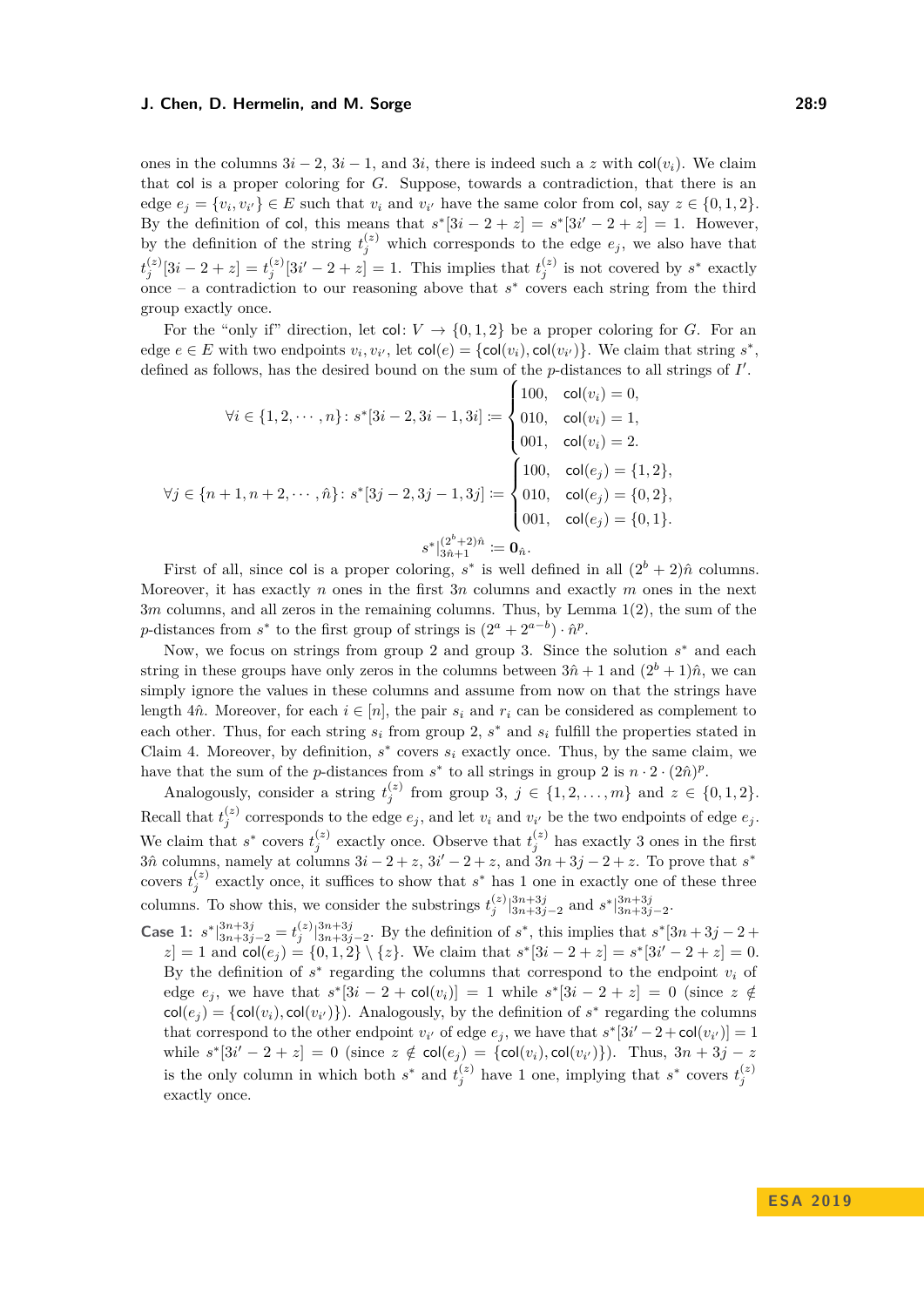#### **28:10 On Computing Centroids According to the** *p***-Norms of Hamming Distance Vectors**

**Case 2:**  $s^*\vert_{3n+3j-2}^{3n+3j} \neq t_j^{(z)}\vert_{3n+3j-2}^{3n+3j}$ . This means that  $s^*[3n+3j-2+z] = 0$  and that  $z \in \text{col}(e_j)$ . To show that  $s^*$  covers  $t_j^{(z)}$  exactly once in this case, it suffices to show that  $\text{either } s^*[3i-2+z] = 1 \text{ and } s^*[3i'-2+z] = 0, \text{ or } s^*[3i-2+z] = 0 \text{ and } s^*[3i'-2+z] = 1.$ 

- Assume that  $s^*[3i 2 + z] = 1$ . Then, by the definition of  $s^*$  regarding the columns that correspond to the endpoint  $v_i$  of edge  $e_j$ , this means that  $col(v_i) = z$ . Since col is a proper coloring, it follows that  $col(v_{i'}) \neq z$ . Thus, again by the definition of  $s^*$ regarding the columns that correspond to the other endpoint  $v_i$  of edge  $e_j$ , it follows that  $s^*[3i'-2+z]=0$ .
- Assume that  $s^*[3i-2+z] = 0$ . Then, by the definition of  $s^*$  regarding the columns that correspond to the endpoint  $v_i$  of edge  $e_j$ , we have  $col(v_i) \neq z$ . Since  $z \in col(e_j)$  and col is a proper coloring, the other endpoint  $v_i$  of edge  $e_j$  must have color  $col(v_{i'}) = z$ . Again, by the definition of  $s^*$  regarding the columns that correspond  $v_{i'}$ , it follows that  $s^*[3i'-2+z]=1$ .

We have just shown that  $s^*$  covers  $t_j^{(z)}$  exactly once. Since  $s^*$  and  $t_j^{(z)}$  fulfill the property stated in Claim [4,](#page-6-1) it follows from the same claim that the sum of *p*-distances from  $s^*$  to  $t_j^{(z)}$ and to  $w_j^{(z)}$  is  $2 \cdot (2\hat{n})^p$ . There are 3*m* pairs in this group. So, the sum of the *p*-distances from  $s^*$  to all strings of this group is  $3m \cdot 2 \cdot (2\hat{n})^p$ .

In total, the sum of the *p*-distances from  $s^*$  to all strings of *I'* is  $(2^a + 2^{a-b}) \cdot \hat{n}^p + 2 \cdot$  $(2\hat{n})^p \cdot (n+3m) = k^p$ , as required.

Our NP-hardness reduction implies the following running time lower bounds [\[12\]](#page-13-7).

<span id="page-9-2"></span>**Corollary 5** ( $\star$ ). For each fixed rational number  $p > 1$ , unless the ETH fails, no  $2^{o(\hat{n} + \hat{m})}$ .  $|I'|^{O(1)}$ -time or  $2^{o(k^{p/(p+1)})} \cdot |I'|^{O(1)}$ -time algorithm exists that decides every given instance *I' of p*-HDC *where n*ˆ *is the length of the input strings, m*ˆ *is the number of input strings, and k is the p-norm bound.*

Using a slight modification of the construction, we can show that our results are not idiosyncratic to instances which contain some strings multiple times. (Recall that the gadget from Lemma [1](#page-4-1) in the construction contains  $2^{a-b}$  copies of the all-zero string.) The basic idea is to append an identity matrix to the strings we need to distinguish, and then to show using a slightly more involved analysis that the gadgets still work in the same way.

<span id="page-9-0"></span>**Proposition 6** ( $\star$ ). Theorem [3](#page-4-0) and Corollary [5](#page-9-2) hold even if all input strings are distinct.

Let  $p$ -Norm Approval Committee be the variant of  $p$ -HDC in which we additionally get  $t \in \mathbb{N}$  as an input and require the number of ones in the solution string  $s^*$  to be exactly *t* [\[39\]](#page-15-1). Note that in the proof of Theorem [3](#page-4-0) we have first shown that each solution string contains exactly  $\hat{n}$  ones. Thus, the reduction works in the same way for  $p$ -Norm APPROVAL COMMITTEE when we specify  $t = \hat{n}$  in the constructed instance. We hence obtain the following.

<span id="page-9-1"></span> $\triangleright$  **Corollary 7.** For each fixed rational  $p > 1$ , p-NORM APPROVAL COMMITTEE *is NP-hard* and admits no algorithm running in  $2^{o(\hat{n}+\hat{m})} \cdot |I'|^{O(1)}$ -time or in  $2^{o(k^{p/(p+1)})} \cdot |I'|^{O(1)}$ -time *unless the ETH fails, where*  $\hat{n}$  *is the number of candidates,*  $\hat{m}$  *is the number of voters, and*  $k$ *is the p-norm bound.*

# **3 Algorithmic Results**

We now turn to our positive results. In Section [3.1](#page-10-1) we provide an efficient algorithm when the objective value  $k$  is small. In Section [3.2,](#page-11-0) we derive an integer convex programming formulation to obtain an efficient algorithm for instances where the number *m* of input strings is small. Finally, we give a simple 2-approximation in Section [3.3.](#page-12-2)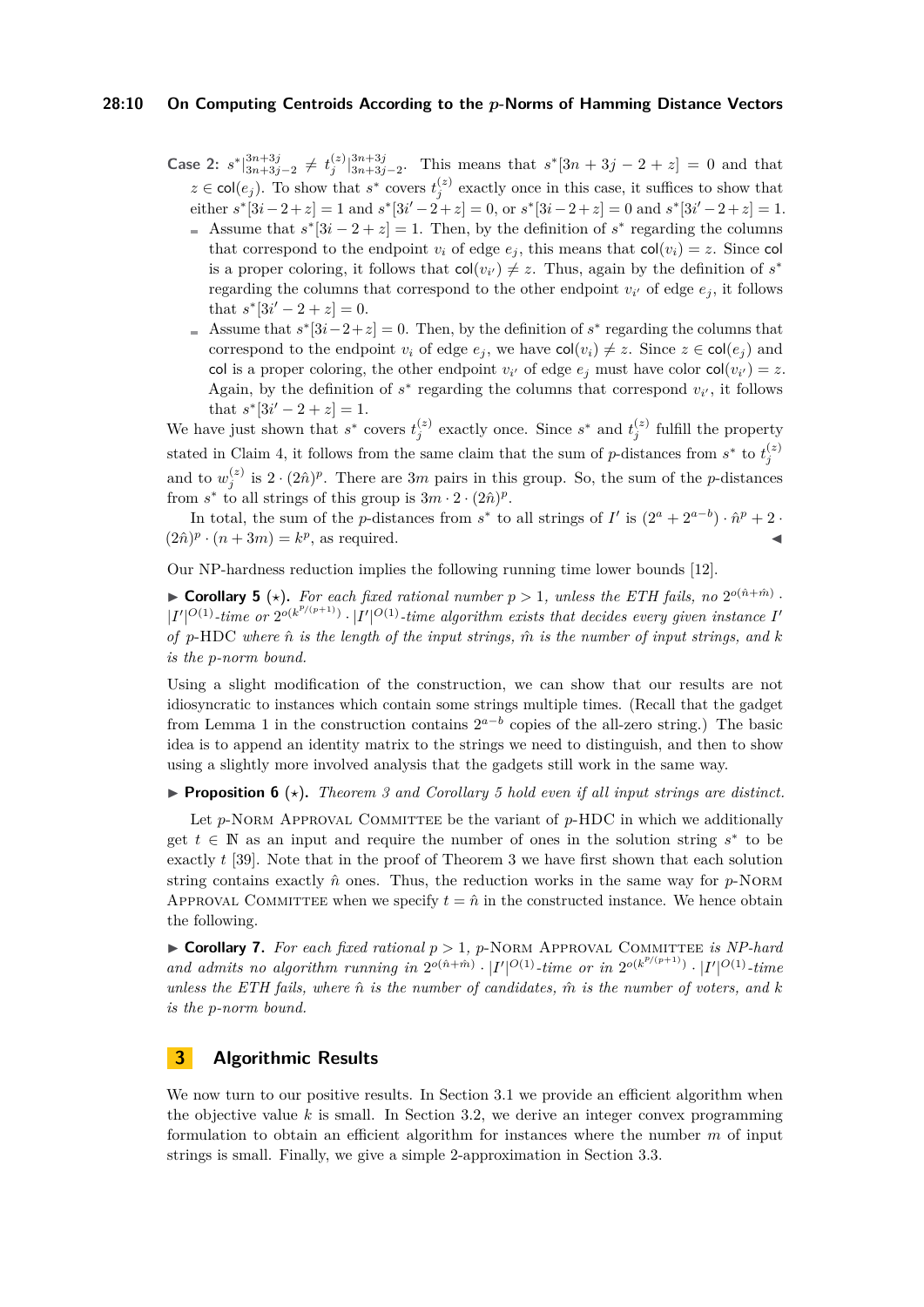# <span id="page-10-1"></span>**3.1 A Subexponential-Time Algorithm**

In this section, we present an algorithm with running time  $2^{k^{p/(p+1)+\epsilon}} \cdot |I|^{O(1)}$  for any  $\epsilon > 0$ and input instance  $I$  with distance bound  $k$ . By the lower bound result given in Corollary 5. we know that under ETH, the running time of the obtained algorithm is tight.

The algorithm is built on two subcases, distinguishing on a relation between the number *m* of input strings and the distance bound *k*. In each subcase we use a distinct algorithm that runs in subexponential time when restricted to that subcase. To start with, a dynamic programming algorithm which keeps track of the achievable vector of Hamming distances to each input string after columns 1 to  $j \leq n$  has running time  $O(n \cdot k^m)$ .

<span id="page-10-2"></span>**Example 10.** *p***-HDC** *can be solved in*  $O(n \cdot k^m)$  *time and space, where m and n are the number and the length of the input strings, respectively, and k is the p-norm distance bound.*

The dynamic program given in Lemma [8](#page-10-2) is efficient if there is a small number *m* of input strings only. In particular, if *m* satisfies  $m \leq \frac{k^{p/(p+1)}}{\log k}$  $\frac{\sqrt{(p+1)}}{\log k}$ , then we immediately obtain an  $O(n \cdot 2^{k^{p/(p+1)}})$ -time algorithm. Otherwise, we can use Lemma [9.](#page-10-3) The algorithm behind Lemma [9](#page-10-3) is based on a different but related idea as the fixed-parameter algorithm for Closest String given by Gramm at al. [\[22\]](#page-14-16): We use data reduction to shrink the length of the strings by  $k^p$ , observe that one of the input strings must be close to a solution with bound *k* if it exists, and then find the solution by a search tree.

<span id="page-10-3"></span>**Example 10.** *p*-HDC *can be solved in*  $O(nm^2 \cdot k^{\frac{p \cdot k}{\sqrt[p]{m}}}$  *time, where m and n are the number and the length of the input strings, respectively, and k is the p-norm distance bound.*

**Proof.** Let  $I = (S, k)$  be an instance of *p*-HDC with  $S = (s_1, \ldots, s_m)$  being the input strings of length *n* and *k* being the p-norm distance bound. To show the statement, we first observe that if a column is an all-zero (resp. an all-one) column, then we can simply assume that an optimal solution will also have zero (resp. one) in this column as our objective function is convex. By preprocessing all columns that are either an all-zero or an all-one vector, we obtain an equivalent instance, where each column has at least a zero and at least a one. Thus, for each column, no matter which value a solution has at this column, it will always induce Hamming distance of at least one to some input string. Consequently, if there are more than  $k^p$  columns remaining, then we can simply answer "no" as any string will have cost more than  $k$  to the input. Otherwise, there remain at most  $k^p$  columns.

If *I* is a yes-instance, meaning that there is a solution  $s^*$  for *I* with  $\|(s^*, S)\|_p \leq k$ , then there is an input string  $s^{**} \in S$  whose Hamming distance satisfies  $d(s^{**}, s^*) \leq \sqrt[p]{\frac{k^p}{m}} = \frac{k}{\sqrt[p]{m}}$ . Thus, we iterate over all input strings in *S*, assuming in each iteration that the current string is the aforementioned  $s^{**}$ . For each string  $s_i$  that we assume to be the aforementioned  $s^{**}$ , we go over all strings  $\hat{s}$  that differ from  $s_i$  by  $k'$  columns with  $k' \leq \frac{k}{\sqrt[p]{m}}$ . We check whether  $\|(\hat{s}, S)\|_p \leq k$ . We answer "no" if for each input string  $s_i \in S$ , no length-*n* string  $\hat{s}$  with  $d(s_i, \hat{s}) \leq \frac{k}{\sqrt[n]{m}}$  exists which satisfies  $\|(\hat{s}, S)\|_p \leq k$ .

It remains to show the running-time bound. Observe that the preprocessing for all-zero and all-one columns can be done in  $O(nm)$  time. After that, for each of the *m* input strings  $s_i$ , we search all strings of Hamming distance at most  $k' \leq \frac{k}{\sqrt[p]{m}}$  to  $s_i$ , and there are  $O(n^{\frac{k}{\sqrt[p]{m}}})$  such strings. For each of them, we compute the objective function, which can be accomplished in  $O(nm)$  time. As already reasoned, after the preprocessing, *n* is upper-bounded by  $k^p$ . Thus, the overall running time bound is  $O(nm + nm^2 \cdot n^{\frac{k}{\ell m}}) = O(nm^2 \cdot k^{\frac{p \cdot k}{\ell m}})$ , as claimed.

<span id="page-10-0"></span>Combining Lemma [8](#page-10-2) with Lemma [9,](#page-10-3) we obtain a subexponential algorithm with respect to *k*.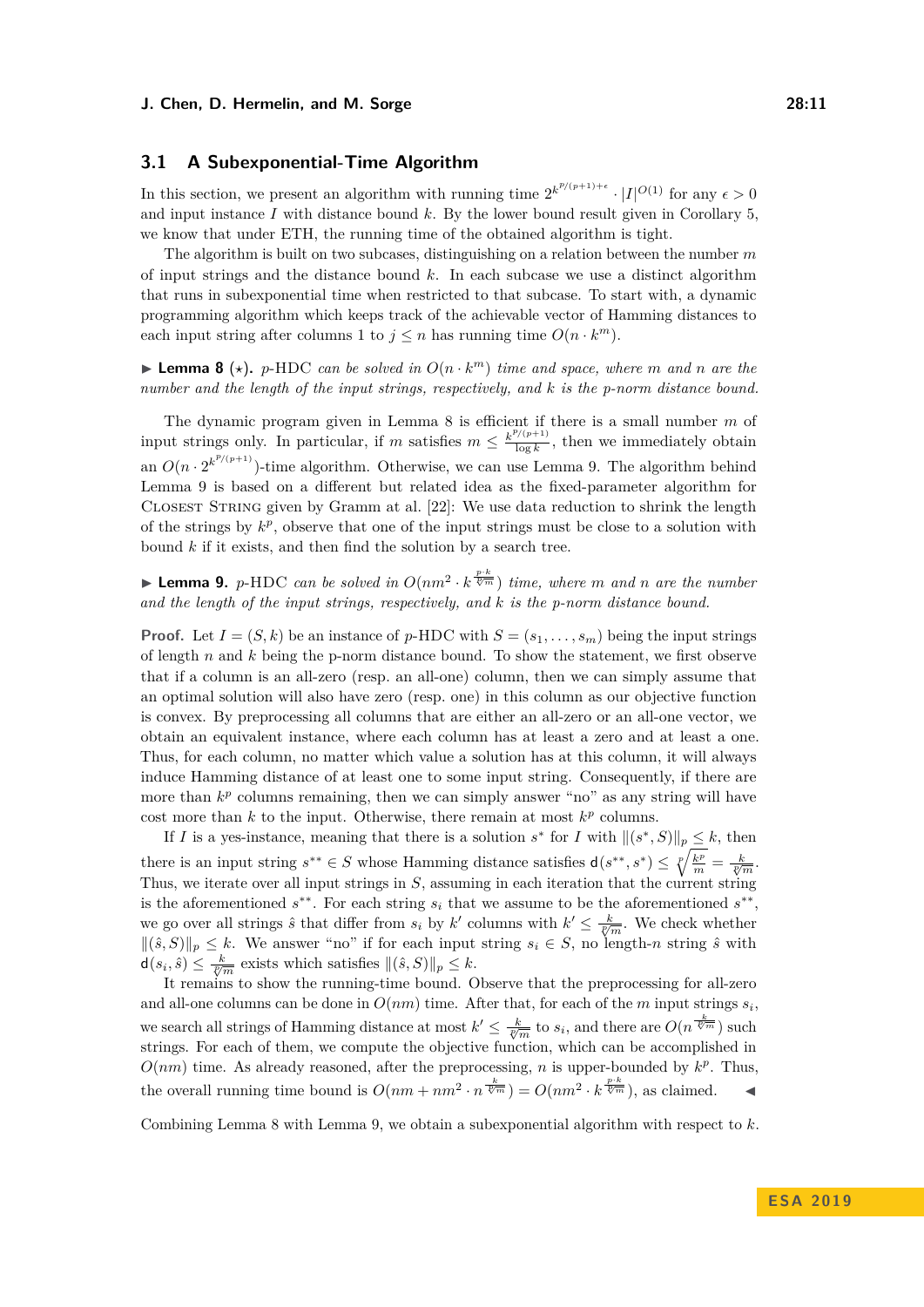#### **28:12 On Computing Centroids According to the** *p***-Norms of Hamming Distance Vectors**

**Theorem 10.** For each fixed positive value  $\varepsilon > 0$ , p-HDC can be solved in  $O(nm^2 - 1)$  $2^{k^{p/(p+1)+\varepsilon}}$  *time, where n and m denote the length and the number of input strings, and k is the p*-norm distance bound with  $p > 1$ .

**Proof.** Let  $I = (S, k)$  be an instance of *p*-HDC with  $S = (s_1, \ldots, s_m)$  being the input strings of length *n* and *k* being the p-norm distance bound. As already discussed, to solve our problem we distinguish between two cases, depending on whether  $m \leq \frac{k^{p/(p+1)}}{\log k}$  $\frac{\log k}{\log k}$  holds.

If  $m \leq \frac{k^{p/(p+1)}}{\log k}$  $\frac{\log k}{\log k}$ , then  $k^m \leq k^{\frac{k^{p/(p+1)}}{\log k}} \leq 2^{k^{p/(p+1)}}$ . In this case, we use the dynamic programming approach given in the proof of Lemma [8,](#page-10-2) which has the desired running  $\lim_{m \to \infty} O(n \cdot k^m) = O(n \cdot 2^{k^p/(p+1)})$ .

Otherwise,  $m > \frac{k^{p/(p+1)}}{\log k}$  $\frac{p}{\log k}$ , meaning that  $\frac{p \cdot k \cdot \log k}{\sqrt[p]{m}} < p \cdot k \cdot \log k / \sqrt[p]{\frac{k^{p/(p+1)}}{\log k}} = p \cdot k^{p/(p+1)}$ .  $(\log k)^{(p+1)/p}$ . For each fixed positive  $\varepsilon \in \mathbb{R}$  there exists  $k_0 = k_0(p, \varepsilon) \in \mathbb{R}$  such that, for each  $k \geq k_0$ , we have  $p \cdot (\log k)^{(p+1)/p} < k^{\varepsilon}$ . If  $k < k_0$ , then the algorithm in the proof of Lemma [9](#page-10-3) runs in  $O(nm^2)$  time. Otherwise  $k \geq k_0$ , which implies  $\frac{p \cdot k \cdot \log k}{\sqrt[p]{m}} < k^{p/(p+1)+\varepsilon}$ . Thus, the algorithm given in the proof of Lemma [9](#page-10-3) has a running time of  $O(nm^2 \cdot k^{\frac{p \cdot k}{\sqrt[p]{m}}} ) =$  $O(nm^2 \cdot 2^{\frac{p \cdot k \cdot \log k}{\sqrt[p]{m}}} ) = O(nm^2 \cdot 2^{k^{p/(p+1)+\varepsilon}}).$ 

Altogether we presented an algorithm which has the desired running time bound.

## <span id="page-11-0"></span>**3.2 A Fixed-Parameter Algorithm for the Number of Input Strings**

In this section, we show that minimizing the sum of the *p*-distances is fixed-parameter tractable for the number *m* of input strings. The idea is to formulate our problem as a combinatorial *n*-fold integer program (C*n*IP) with  $O(2<sup>m</sup>)$  variables and  $O(m)$  constraints. We then apply the following simplified result of Knop et al. [\[28\]](#page-14-13):

<span id="page-11-3"></span>▶ **Proposition 11** ([\[28,](#page-14-13) Theorem 3]). Let  $E \in \mathbb{Z}^{(r+1)\times t}$  be a matrix such that the last row  $\text{equals } (1, 1, \ldots, 1) \in \mathbb{Z}^t$ . Let  $b \in \mathbb{Z}^{r+1}$ ,  $\ell, u \in \mathbb{Z}^t$ , and let  $f: \mathbb{R}^t \to \mathbb{R}$  be a separable *convex function given by an evaluation oracle*<sup>[2](#page-11-1)</sup>. Then, there is an algorithm that solves<sup>[3](#page-11-2)</sup>  $P := \min\{f(x) | Ex = b \land \ell \leq x \leq u \land x \in \mathbb{Z}^t\}$  in  $t^{O(r)} \cdot ((1 + ||E||_{\infty}) \cdot r)^{O(r^2)} \cdot L + T$  time, where *L* is the total bit-length of  $b, l, u$ , and the oracle of f, and T is the time that an algorithm *needs to solve the continuous relaxation of P.*

To get a useful running time bound from Proposition [11,](#page-11-3) we need a bounded number of variables. To do this, we group columns in the input strings with the same "type" together and introduce an integer variable for each column type. To this end, given a set  $S = \{s_1, \ldots, s_m\}$ of length-*n* strings, we say that two columns  $j, j' \in [n]$  have the *same type* if for each  $i \in [m]$ it holds that  $s_i[j] = s_i[j']$ . The *type* of column *j* is its equivalence class in the same-type relation. Thus, each type is represented by a vector in  $\{0,1\}^m$ . Let  $n'$  denote the number of different (column) types in *S*. Then,  $n' \le \min(2^m, n)$ . Enumerate the *n'* column types as  $t_1, \ldots, t_{n'}$ . Below we identify a column type with its index for easier notation. Using this, we can encode the set *S* succinctly by introducing a constant  $e(j)$  for each column type  $j \in [n']$ that denotes the number of columns with type  $j$ . Given a solution string  $s^*$ , we can also encode this string  $s^*$  via an integer vector  $x \in \{0, 1, ..., n\}^{n'}$ , where for each type  $j \in [n']$ we define  $x[j]$  as the number of ones in the solution  $s^*$  whose corresponding columns are of type *j*. Note that this encodes all essential information in a solution, since the actual

<span id="page-11-1"></span><sup>2</sup> A function is separable convex if it is the sum of univariate convex functions.

<span id="page-11-2"></span><sup>&</sup>lt;sup>3</sup> The algorithm correctly reports either a minimizer  $x \in P$  or that *P* is infeasible or unbounded.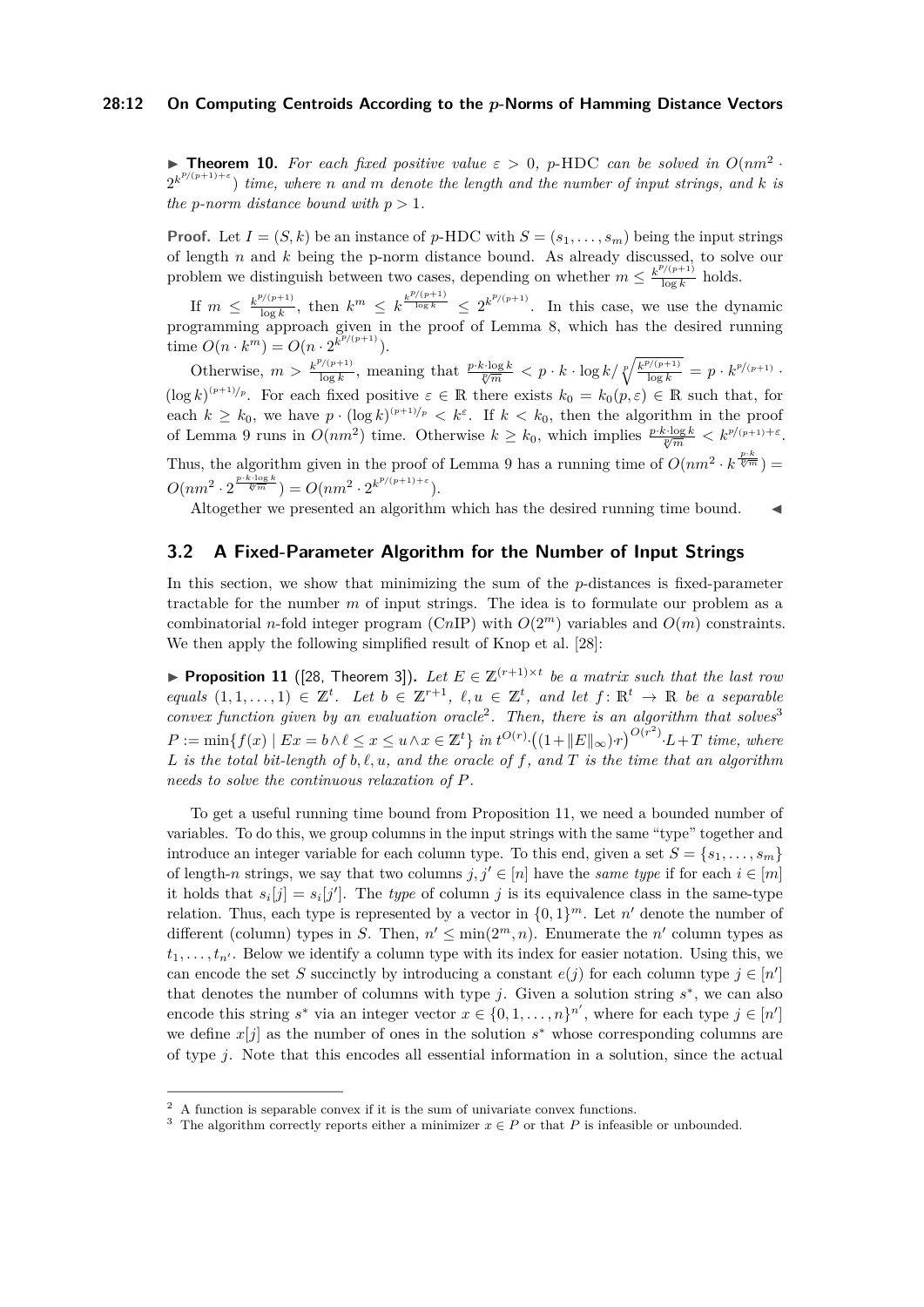order of the columns is not important (see Example [12\)](#page-12-3). Vice versa, each integer vector in  $x \in \{0, 1, \ldots, n\}^{n'}$  satisfying  $0 \leq x[j] \leq e(j)$  for each  $j \in [n']$  yields a length-*n* binary string  $s^*(x)$ ; it remains to add constraints and a suitable objective function to ensure that  $s^*(x)$  has minimum sum of *p*-distances to the input strings.

<span id="page-12-3"></span>**Example 12.** For an illustration, let  $S = \{0000, 0001, 1110\}$ . The set *S* has two different column types, represented by  $(0,0,1)^T$ , call it type 1, and  $(0,1,0)^T$ , call it type 2. There are three columns of type 1 and one column of type 2. The solution 0110 for *S* can be encoded by two variables  $x[1] = 2$  and  $x[2] = 0$ .

We next introduce *m* variables  $y \in \{0, 1, \ldots, n\}^m$  that shall be equal to the Hamming distances of each input string  $s_i$ ,  $i \in [m]$ , to the solution  $s^*(x)$  selected by *x*. To achieve this, we need a formula specifying the Hamming distance between the two strings *s<sup>i</sup>* and  $s^*(x)$ , and this formula needs to be linear in *x*. This can be achieved as follows; for the sake of simplicity, we let  $s_i[j] = 1$  if the column of type *j* has one in the *i*<sup>th</sup> row and  $s_i[j] = 0$  if it has zero in the *i*<sup>th</sup> row:  $d(s_i, s^*(x)) = \sum_{j=1}^{n'} (s_i[j] \cdot (e(j) - x[j]) + (1 - s_i[j])$ .  $x[j] = \sum_{j=1}^{n'} (e(j) \cdot s_i[j] + (1-2s_i[j]) \cdot x[j]) = w_i + \sum_{j=1}^{n'} x[j] \cdot (1-2s_i[j]),$  where we define  $w_i := \sum_{j=1}^{n'} e(j) \cdot s_i[j]$ , which denotes the number of ones in string  $s_i$ .

We can now formulate an appropriate CnIP. The variables are  $x \in \mathbb{R}^{n'}$ ,  $y \in \mathbb{R}^{m}$ , and a dummy variable  $z \in \mathbb{Z}$ . The bounds  $\ell, u$  for the variables are defined such that

(1) for each  $j \in [n']$  it holds that  $0 \leq x[j] \leq e(j)$ ,

**(2)** for each  $i \in [m]$  it holds that  $0 \leq y[i] \leq n$ , and

**(3)** there is virtually no constraint on *z*, that is,  $-n' \cdot n + mn \leq z \leq n' \cdot n + mn$ .

The objective function is defined as  $f(x, y, z) = \sum_{i=1}^{n'} y[i]^p$  which is clearly separable convex over the domain specified by  $\ell$  and  $u$ . Finally, the constraint system  $Et = b$ , where  $t^{\top} =$  $(x^{\top}y^{\top}z)$  is defined such that the first *m* constraints are  $\sum_{j=1}^{n'} (x[j] \cdot (1-2s_i[j])) - y[i] = -w_i$ , for each  $i \in [m]$ , and the last constraint is  $\sum_{j=1}^{n'} x[j] + \sum_{i=1}^{m} y[i] + z = 0$  (note that this constraint can always be fulfilled by setting *z* accordingly).

By the above reasoning, an instance of  $p$ -HDC is a yes-instance if and only if  $\min\{f(x)\}\$  $Et = b \wedge \ell \leq t \leq u \wedge t \in \mathbb{Z}^{n'+n+1}$  is at most  $k^p$ . Plugging in the running time of Proposition [11,](#page-11-3) and using a polynomial-time algorithm for the continuous relaxation of the C*n*IP above [\[10\]](#page-13-12), we obtain the following.

<span id="page-12-0"></span>**Fineorem 13.** *p*-NORM HAMMING CENTROID *can be solved in*  $m^{O(m^2)} \cdot (n \cdot m)^{O(1)}$  *time.* 

# <span id="page-12-2"></span>**3.3 A Factor-2 Approximation**

It is known that by taking an input string that minimizes the largest Hamming distance over all input strings, Closest String can be approximated within factor 2. Indeed, using a similar idea, we show that the minimization version of our *p*-HDC problem can also be approximated within factor 2. More specifically, we show that an input string which has minimum *p*-norm to all other input strings is a 2-approximate solution.

<span id="page-12-1"></span>**Proposition 14** ( $\star$ ). The minimization variant of p-HDC can be approximated within *factor* 2 *in polynomial time.*

## **4 Conclusion and Outlook**

We analyzed the complexity of p-NORM HAMMING CENTROID for all fixed rational values p between  $p = 1$  and  $p = \infty$ . We believe that the running time bounds established in this paper, of essentially  $2^{\Theta(k^{\frac{p}{p+1}})} \cdot (nm)^{O(1)}$ , connect the extreme points  $p = 1$  and  $p = \infty$  in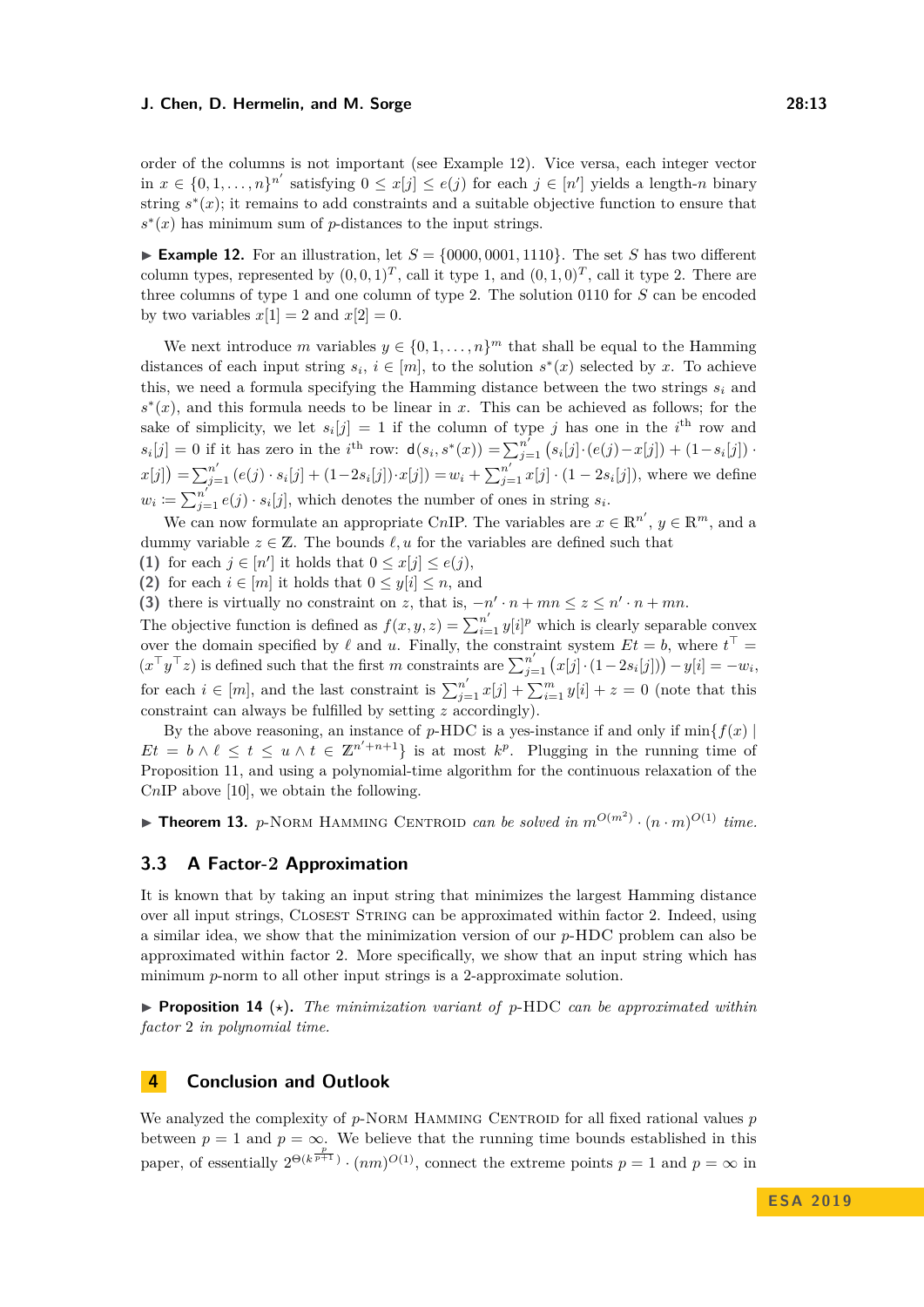#### **28:14 On Computing Centroids According to the** *p***-Norms of Hamming Distance Vectors**

a very satisfying way. We did not consider the non-norm case of  $0 < p < 1$ , as it does not fit our clustering motivation very well. But this non-convex case might be of independent interest, and may be the subject of future work. Furthermore, we have focused here on the case where *p* is a fixed constant. It would also be interesting to study the case where *p* is part of the input.

An interesting generalization of CLOSEST STRING is CLOSEST SUBSTRING in which we seek a string  $s^*$  of a certain specified length such that each of the input strings has a substring which is close to  $s^*$  (see, e.g., Ma and Sun [\[31\]](#page-14-17)). It would be interesting to see how our results carry over to this and other similar variants. Finally, the fact that the simple 2-factor approximation for Closest String carries over to *p*-HDC may imply that there are similar connections for approximation algorithms. This warrants further investigation into whether *p*-HDC admits a PTAS.

#### **References**

- <span id="page-13-4"></span>**1** Georgios Amanatidis, Nathanaël Barrot, Jérôme Lang, Evangelos Markakis, and Bernard Ries. Multiple referenda and multiwinner elections using hamming distances: Complexity and manipulability. In *Proceedings of the 14th International Conference on Autonomous Agents and Multiagent Systems (AAMAS '15)*, pages 715–723, 2015.
- <span id="page-13-0"></span>**2** Yossi Azar, Leah Epstein, Yossi Richter, and Gerhard J. Woeginger. All-norm approximation algorithms. *Journal of Algorithms*, 52(2):120–133, 2004. [doi:10.1016/j.jalgor.2004.02.003](https://doi.org/10.1016/j.jalgor.2004.02.003).
- <span id="page-13-1"></span>**3** Gleb Beliakov, Humberto Bustince Sola, and Tomasa Calvo. *A Practical Guide to Averaging Functions*, volume 329 of *Studies in Fuzziness and Soft Computing*. Springer, 2016.
- <span id="page-13-2"></span>**4** Paul S. Bradley, Olvi L. Mangasarian, and W. Nick Street. Clustering via concave minimization. In *Proceedings of Advances in Neural Information Processing Systems 9 (NIPS '96)*, pages 368–374, 1996.
- <span id="page-13-6"></span>**5** Steven J. Brams, D. Marc Kilgour, and M. Remzi Sanver. A minimax procedure for negotiating multilateral treaties. In Rudolf Avenhaus and I. William Zartman, editors, *Diplomacy Games: Formal Models and International Negotiations*, pages 265–282. Springer, 2007. [doi:10.1007/](https://doi.org/10.1007/978-3-540-68304-9_14) [978-3-540-68304-9\\_14](https://doi.org/10.1007/978-3-540-68304-9_14).
- <span id="page-13-5"></span>**6** Margaret L. Brandeau and Samuel S. Chiu. Parametric facility location on a tree network with an  $L_p$ -norm cost function. *Transportation Science*, 22(1):59–69, 1988.
- <span id="page-13-10"></span>**7** Jiehua Chen, Danny Hermelin, and Manuel Sorge. A note on clustering aggregation. Technical report, arXiv:1807.08949, 2018. [arXiv:1807.08949](http://arxiv.org/abs/1807.08949).
- <span id="page-13-11"></span>**8** Jiehua Chen, Danny Hermelin, and Manuel Sorge. On computing centroids according to the *p*-norms of hamming distance vectors. Technical report, [arXiv:](http://arxiv.org/abs/1807.06469)1807.06469, 2018. arXiv: [1807.06469](http://arxiv.org/abs/1807.06469).
- <span id="page-13-8"></span>**9** Zhi-Zhong Chen, Bin Ma, and Lusheng Wang. A three-string approach to the closest string problem. *Journal of Computer and System Sciences*, 78(1):164–178, 2012. [doi:10.1016/j.](https://doi.org/10.1016/j.jcss.2011.01.003) [jcss.2011.01.003](https://doi.org/10.1016/j.jcss.2011.01.003).
- <span id="page-13-12"></span>**10** Sergei Chubanov. A polynomial-time descent method for separable convex optimization problems with linear constraints. *SIAM Journal on Optimization*, 26(1):856–889, 2016. [doi:10.1137/14098524X](https://doi.org/10.1137/14098524X).
- <span id="page-13-3"></span>**11** Gérard D. Cohen, Iiro S. Honkala, Simon Litsyn, and Antoine Lobstein. *Covering Codes*, volume 54. North-Holland, 1997.
- <span id="page-13-7"></span>**12** Marek Cygan, Fedor V. Fomin, Lukasz Kowalik, Daniel Lokshtanov, Dániel Marx, Marcin Pilipczuk, Michal Pilipczuk, and Saket Saurabh. *Parameterized Algorithms*. Springer, 2015. [doi:10.1007/978-3-319-21275-3](https://doi.org/10.1007/978-3-319-21275-3).
- <span id="page-13-9"></span>**13** Marek Cygan, Daniel Lokshtanov, Marcin Pilipczuk, Michal Pilipczuk, and Saket Saurabh. Lower bounds for approximation schemes for closest string. In *Proceedings of the 15th Scandinavian Workshop on Algorithm Theory (SWAT '16)*, volume 53 of *LIPICS*, pages 12:1–12:10. Schloss Dagstuhl–Leibniz-Zentrum fuer Informatik, 2016.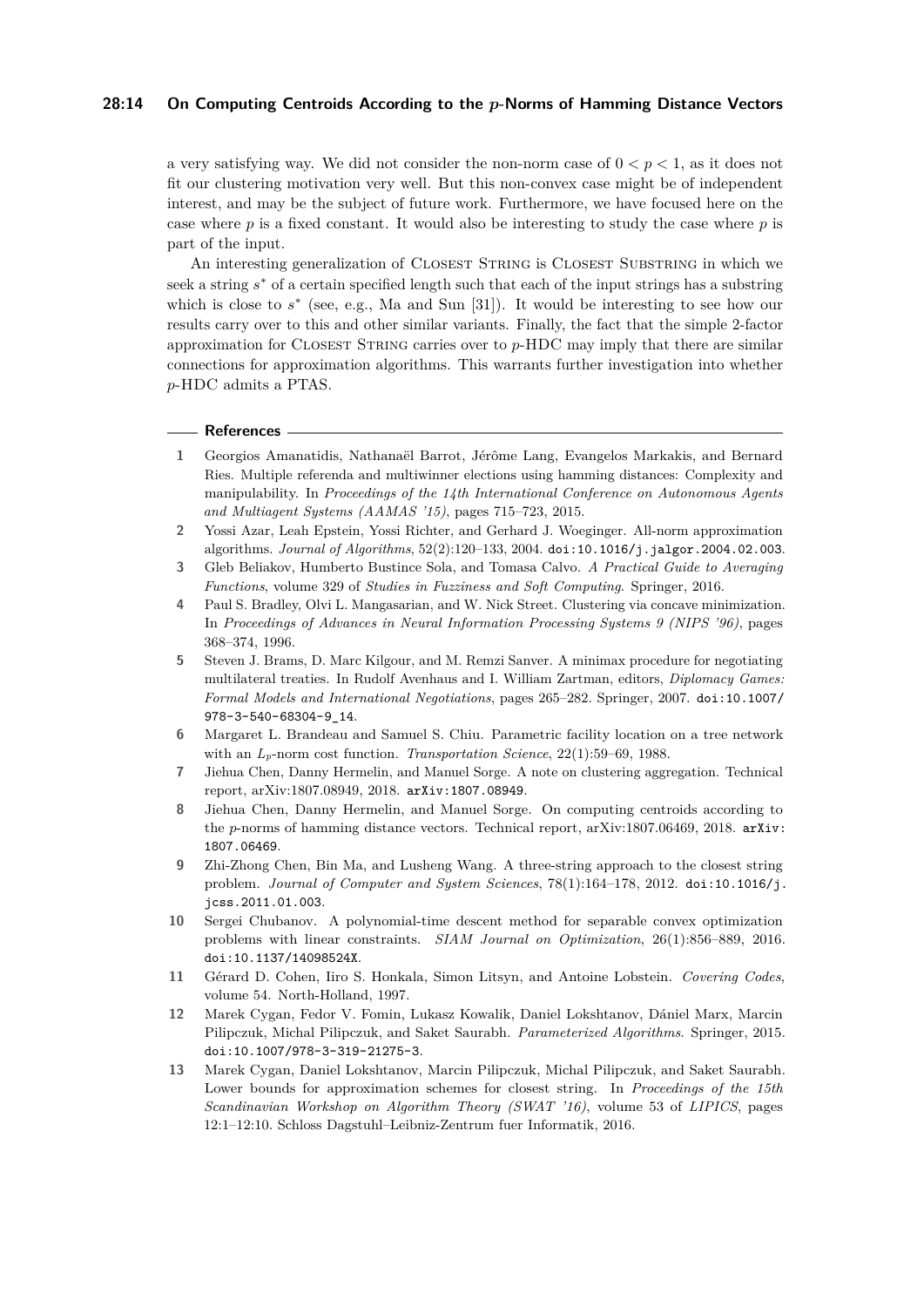- <span id="page-14-18"></span>**14** Amit Deshpande, Madhur Tulsiani, and Nisheeth K. Vishnoi. Algorithms and hardness for subspace approximation. In *Proceedings of the 22nd Annual ACM-SIAM Symposium on Discrete Algorithms (SODA '11)*, pages 482–496, 2011.
- <span id="page-14-20"></span>**15** Martin Dörnfelder, Jiong Guo, Christian Komusiewicz, and Mathias Weller. On the parameterized complexity of consensus clustering. *Theoretical Computer Science*, 542:71–82, 2014. [doi:10.1016/j.tcs.2014.05.002](https://doi.org/10.1016/j.tcs.2014.05.002).
- <span id="page-14-11"></span>**16** Piotr Faliszewski, Piotr Skowron, Akardii Slinko, and Nimrod Talmon. Committee scoring rules: Axiomatic characterization and hierarchy. *ACM Transactions on Economics and Computation*, 7(1):3:1–3:39, 2019.
- <span id="page-14-7"></span>**17** Piotr Faliszewski, Piotr Skowron, Arkadii Slinko, and Nimrod Talmon. Multiwinner rules on paths from *k*-Borda to Chamberlin-Courant. In *Proceedings of the 26th International Joint Conference on Artificial Intelligence (IJCAI '17)*, pages 192–198. AAAI Press, 2017.
- <span id="page-14-14"></span>**18** Moti Frances and Ami Litman. On covering problems of codes. *Theory of Computing Systems*, 30:113–119, 1997.
- <span id="page-14-21"></span>**19** Michael R. Garey and David S. Johnson. *Computers and Intractability—A Guide to the Theory of NP-Completeness*. W. H. Freeman and Company, 1979.
- <span id="page-14-5"></span>**20** Dennis C. Ghiglia and Louis A. Romero. Minimum *lp*-norm two-dimensional phase unwrapping. *Journal of the Optical Society of America A*, 13(10):1999–2013, 1996.
- <span id="page-14-3"></span>**21** René Gonin and Arthur H. Money. *Nonlinear Lp-norm Estimation*. Marcel Dekker, Inc., 1989.
- <span id="page-14-16"></span>**22** Jens Gramm, Rolf Niedermeier, and Peter Rossmanith. Fixed-parameter algorithms for Closest String and related problems. *Algorithmica*, 37(1):25–42, 2003.
- <span id="page-14-19"></span>**23** Venkatesan Guruswami, Prasad Raghavendra, Rishi Saket, and Yi Wu. Bypassing UGC from some optimal geometric inapproximability results. *ACM Transactions on Algorithms*, 12(1):6:1–6:25, 2016.
- <span id="page-14-0"></span>**24** Richard W. Hamming. Error detecting and error correcting codes. *The Bell System Technical Journal*, 29(2), 1950.
- <span id="page-14-9"></span>**25** Anil K. Jain and Richard C. Dubes. *Algorithms for Clustering Data*. Prentice-Hall, 1988.
- <span id="page-14-12"></span>**26** D. Marc Kilgour. Approval balloting for multi-winner elections. In J.-F. Laslier and M.R. Sanver, editors, *Handbook on Approval Voting, Studies in Choice and Welfare*, chapter 6, pages 105–124. Springer, 2010.
- <span id="page-14-6"></span>**27** Marius Kloft, Ulf Brefeld, Sören Sonnenburg, Pavel Laskov, Klaus-Robert Müller, and Alexander Zien. Efficient and accurate *lp*-norm multiple kernel learning. In *Proceedings of Advances in Neural Information Processing Systems 22 (NIPS '09)*, pages 997–1005, 2009.
- <span id="page-14-13"></span>**28** Dušan Knop, Martin Koutecký, and Matthias Mnich. Combinatorial *n*-fold integer programming and applications. Technical report, arXiv:1705.08657, 2017. [arXiv:1705.08657](http://arxiv.org/abs/1705.08657).
- <span id="page-14-15"></span>**29** J. Kevin Lanctôt, Ming Li, Bin Ma, Shaojiu Wang, and Louxin Zhang. Distinguishing string selection problems. *Information and Computation*, 185(1):41–55, 2003.
- <span id="page-14-2"></span>**30** Robert F. Love, J. James G. Morris, and George O. Wesolowsky. *Facilities Location: Models & Methods*. North-Holland, 1988.
- <span id="page-14-17"></span>**31** Bin Ma and Xiaoming Sun. More efficient algorithms for closest string and substring problems. *SIAM Journal on Computing*, 39(4):1432–1443, 2009.
- <span id="page-14-8"></span>**32** J. B. MacQueen. Some methods for classification and analysis of multivariate observations. In *Proceedings of* 5 *th Berkeley Symposium on Mathematical Statistics and Probability*, pages 281–297, 1967.
- <span id="page-14-1"></span>**33** A. H. Money, J. F. Affleck-Graves, M. L. Hart, and G. D. I. Barr. The linear regression model: *l<sup>p</sup>* norm estimation and the choice of *p*. *Journal of Communications in Statistics–Simulation and Computation*, 11(1):89–109, 1982.
- <span id="page-14-4"></span>**34** Yurii Nesterov and Arkadii Nemirovskii. *Interior-Point Polynomial Algorithms in Convex Programming*. Series: Studies in Applied and Numerical Mathematics. Society for Industrial and Applied Mathematics, 1994.
- <span id="page-14-10"></span>**35** Fanny Pascual, Krzysztof Rzadca, and Piotr Skowron. Collective schedules: Scheduling meets computational social choice. In *Proceedings of the 17th International Conference on Autonomous Agents and Multiagent Systems (AAMAS 18)*, pages 667–675, 2018. URL: <http://dl.acm.org/citation.cfm?id=3237482>.